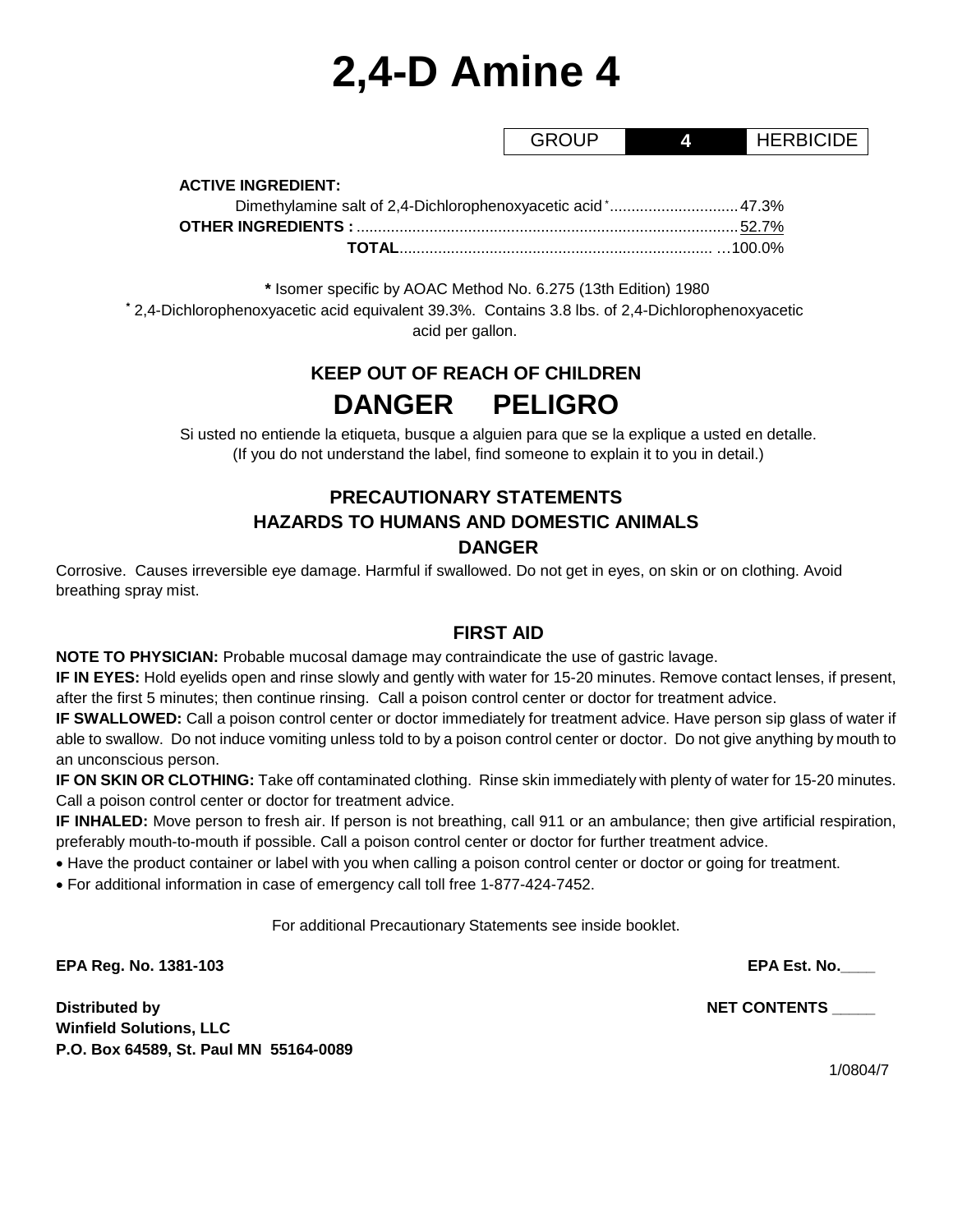#### **Personal Protective Equipment:**

All mixers, loaders, applicators, flaggers, and other handlers must wear:

- Protective eyewear (goggles, face shield, or safety glasses).
- Long-sleeved shirt and long pants.
- Chemical-resistant gloves made of any waterproof material when applying with any handheld nozzle or equipment, mixing or loading, cleaning up spills or equipment, or otherwise exposed to the concentrate.
- Shoes and socks.
- Chemical-resistant apron when mixing or loading, cleaning up spills or equipment, or otherwise exposed to the concentrate.

See engineering controls for additional requirements.

Discard clothing or other absorbent materials that have been drenched or heavily contaminated with this product's concentrate. Do not reuse them. Follow manufacturer's instructions for cleaning or maintaining PPE. If no such instructions for washables exist, use detergent and hot water. Keep and wash PPE separately from other laundry. After each day's use, clothing or PPE must not be reused until it has been cleaned.

#### **Engineering controls statement:**

If this container contains 5 gallons or more in capacity, do not pour product from this container. A mechanical system (pump and probe or spigot) must be used in transferring the contents of this container. If the contents of a non-refillable pesticide container are emptied, the probe must be rinsed before removal. If the mechanical system is used in a manner that meets the requirements listed in the Worker Protection Standard (WPS) for agricultural pesticides [40 CFR 170.240 (d)(4-6)], the handler PPE requirements may be reduced or modified as specified in the WPS.

Pilots must use an enclosed cockpit that meets the requirements listed in the WPS for agricultural pesticides [40 CFR 170.240(d)(6)].

When handlers use closed systems, enclosed cabs, or aircraft, in a manner that meets the requirements listed in the Worker Protection Standard (WPS) for agricultural pesticides [40 CFR 170.240 (d) (4-6)], the handler PPE requirements may be reduced or modified as specified in the WPS.

#### **USER SAFETY RECOMMENDATIONS**

Users should:

Wash hands before eating, drinking, chewing gum, using tobacco, or using the toilet.

- Remove clothing/PPE immediately if pesticide gets inside. Then wash thoroughly and put on clean clothing.

- Remove PPE immediately after handling this product. Wash the outside of gloves before removing. As soon as possible, wash thoroughly and change into clean clothing.

#### **ENVIRONMENTAL HAZARDS**

This product may be toxic to fish and aquatic invertebrates. For terrestrial uses: Do not apply directly to water, to areas where surface water is present, or to intertidal areas below the mean high water mark except as noted elsewhere on this label. Drift and runoff may be hazardous to aquatic invertebrates and non-target plants in water adjacent to treated areas. Do not contaminate water when disposing of equipment washwaters or rinsate.

For aquatic uses: Fish breathe dissolved oxygen in the water and decaying weeds also use oxygen. When treating continuous, dense weed masses, it may be appropriate to treat only part of the infestation at a time. For example, apply the product in lanes separated by untreated strips that can be treated after vegetation in treated lanes has disintegrated. During the growing season, weeds decompose in a 2 to 3 week period following treatment. Begin treatment along the shore and proceed outwards in bands to allow fish to move into untreated areas. Waters having limited and less dense weed infestations may not require partial treatments.

This chemical has properties and characteristics associated with chemicals detected in groundwater. The use of this chemical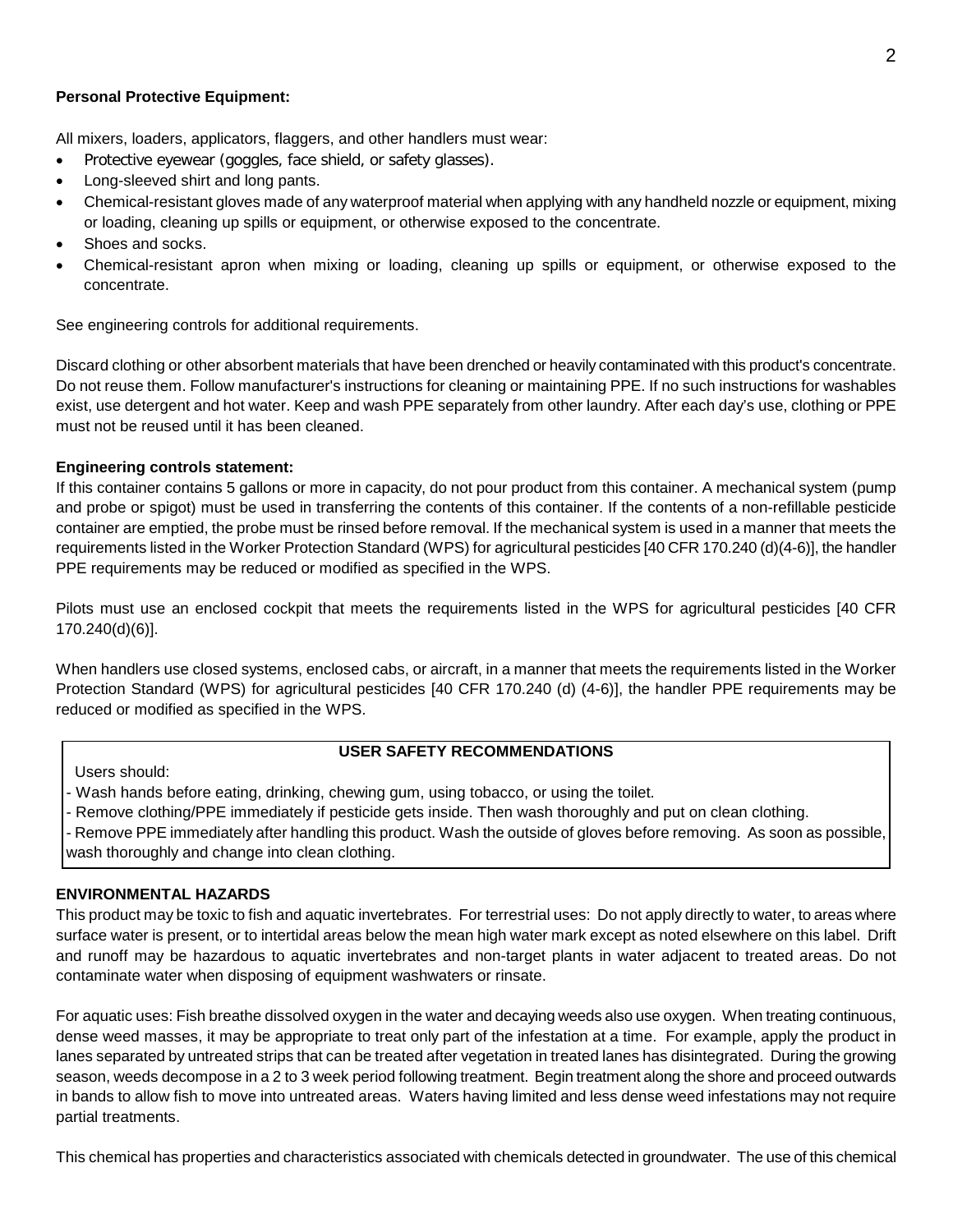in areas where soils are permeable, particularly where the water table is shallow, may result in groundwater contamination. Application around a cistern or well may result in contamination of drinking water or groundwater.

Most cases of groundwater contamination involving phenoxy herbicide such as 2,4-D have been associated with mixing/loading and disposal sites. Caution should be exercised when handling 2,4-D pesticides at such sites to prevent contamination of groundwater supplies. Use of closed systems for mixing and transferring this pesticide will reduce the probability of spills. Placement of mixing/loading equipment on an impervious pad to contain spills will help prevent groundwater contamination.

#### **DIRECTIONS FOR USE**

It is a violation of Federal Law to use this product in a manner inconsistent with its label. Do not apply this product in a way that will contact workers or other persons, either directly or through drift. Only protected handlers may be in the area during application. For any requirements specific to your State or Tribe, consult the agency responsible for pesticide regulation.

Use of this product in certain portions of California, Oregon and Washington is subject to the January 22, 2004 Order for injunctive relief in Washington Toxics Coalition, et al. v. EPA, C01-0132C, (W.D. WA). For further information, please refer to EPA Web Site: http://www.epa.gov/espp.

#### **AGRICULTURAL USE REQUIREMENTS**

Use this product only in accordance with its labeling and with the Worker Protection Standard, 40 CFR Part 170. This standard contains requirements for the protection of agricultural workers on farms, forests, nurseries, and greenhouses and handlers of agricultural pesticides. It contains requirements for training, decontamination, notification, and emergency assistance. It also contains specific instructions and exceptions pertaining to statements on this label about personal protective equipment (PPE) and restricted-entry interval. The requirements in this box apply only to those uses of this product that are covered by the Worker Protection Standard.

Do not enter or allow worker entry into treated areas during the restricted-entry interval (REI) of 48 hours.

PPE required for early entry to treated areas that is permitted under the Worker Protection Standard and that involves contact with anything that has been treated, such as plants, soil, or water is:

- Coveralls.

- Chemical-resistant gloves made of any waterproof material.

- Shoes plus socks.

- Protective eyewear.

# **NON-AGRICULTURAL USE REQUIREMENTS**

The requirements in this box apply to uses of this product that are NOT within the scope of the Worker Protection Standard for agricultural pesticides (40 CFR Part 170). The WPS applies when this product is used to produce agricultural plants on farms, forests, nurseries, or greenhouses.

Do not enter or allow people (or pets) to enter the treated area until sprays have dried.

# **STORAGE AND DISPOSAL**

# **Do not contaminate water, food, or feed by storage or disposal.**

**STORAGE:** Store pesticides in a secure warehouse or storage building, in original container only. Store at temperatures above 32°F. If allowed to freeze, rewarm to 40°F; remix thoroughly before using. This does not alter this product. Containers should be opened in well ventilated areas. Keep container tightly sealed when not in use. Do not stack cardboard cases more than two pallets high. Do not store near open containers of fertilizer, seed or other pesticides.

**PESTICIDE DISPOSAL:** Pesticide wastes are acutely hazardous. Improper disposal of excess pesticide, spray mixture, or rinsate is a violation of Federal Law and may contaminate groundwater. If these wastes cannot be disposed of according to label instructions, contact your State Pesticide or Environmental Control Agency, or the Hazardous Waste Representative at the nearest EPA Regional Office for guidance.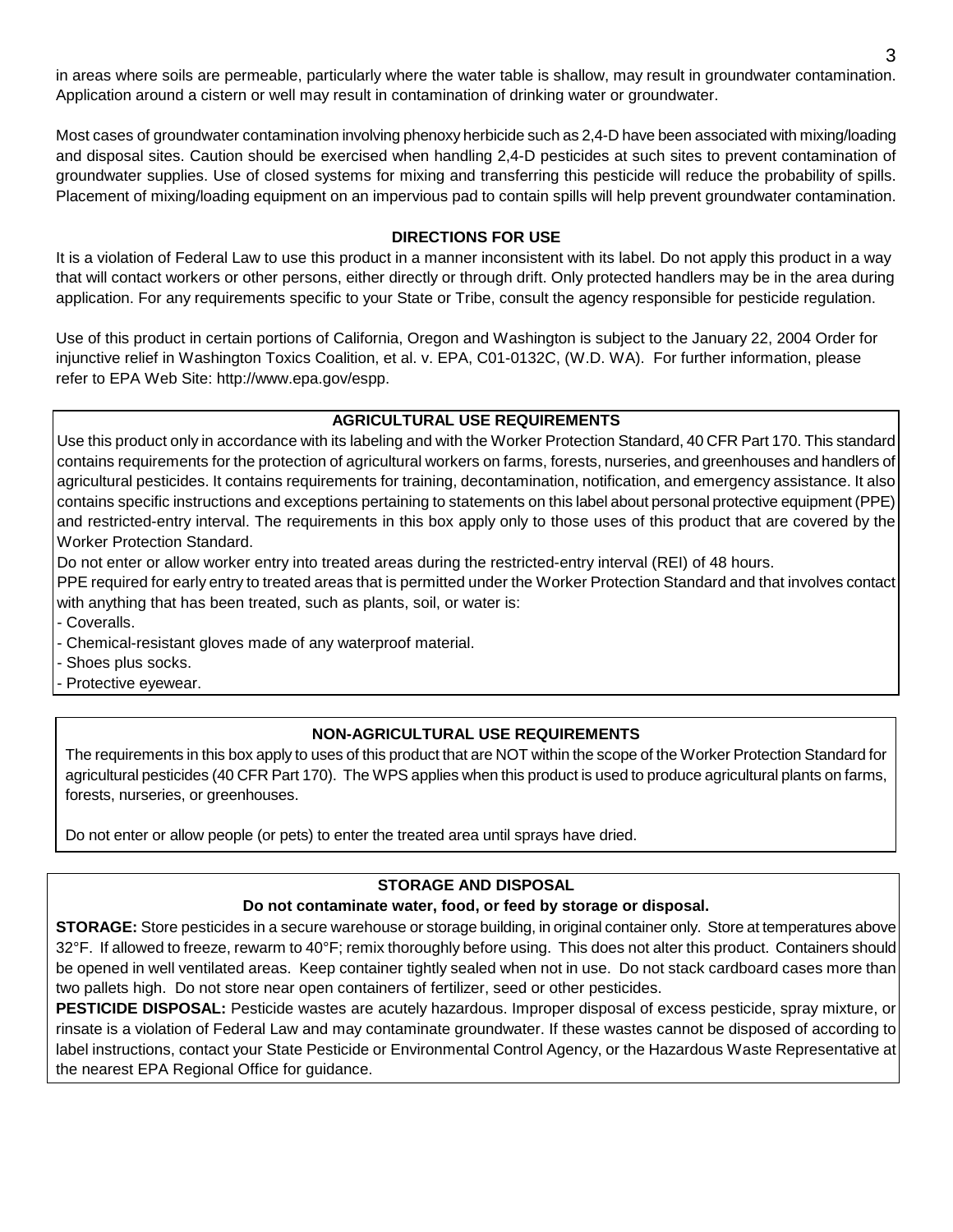#### **CONTAINER HANDLING:** [*Use label language appropriate for container size and type*.]

**Nonrefillable containers.** Do not reuse or refill this container. Clean container promptly after emptying.

**Nonrefillable container equal to or less than 5 gallons.** Triple rinse as follows: Empty the remaining contents into application equipment or a mix tank and drain for 10 seconds after the flow begins to drip. Fill the container 1/4 full with water and recap. Shake for 10 seconds. Pour rinsate into application equipment or a mix tank or store rinsate for later use or disposal. Drain for 10 seconds after the flow begins to drip. Repeat this procedure two more times. Then offer for recycling or reconditioning, or puncture and dispose of in a sanitary landfill, or by other procedures approved by state and local authorities such as burning of plastic containers. If burned, stay out of smoke.

**Nonrefillable container greater than 5 gallons.** Triple rinse as follows: Empty the remaining contents into application equipment or a mix tank. Fill the container ¼ full with water. Replace and tighten closures. Tip container on its side and roll it back and forth, ensuring at least one complete revolution, for 30 seconds. Stand the container on its end and tip it back and forth several times. Turn the container over onto its other end and tip it back and forth several times. Empty the rinsate into application equipment or a mix tank or store rinsate for later use or disposal. Repeat this procedure two more times. Then offer for recycling or reconditioning, or puncture and dispose of in a sanitary landfill, or by other procedures approved by state and local authorities such as burning of plastic containers. If burned, stay out of smoke.

**Refillable container.** Refill this container with pesticide only. Do not reuse this container for any other purpose. Cleaning the container before final disposal is the responsibility of the person disposing of the container. Cleaning before refilling is the responsibility of the refiller. To clean the container before final disposal, empty the remaining contents from this container into application equipment or mix tank. Fill the container about 10 percent full with water. Agitate vigorously or recirculate water with the pump for 2 minutes. Pour or pump rinsate into application equipment or rinsate collection system. Repeat this rinsing procedure two more times. Then offer for recycling or reconditioning, or puncture and dispose of in a sanitary landfill, or by other procedures approved by state and local authorities such as burning of plastic containers. If burned, stay out of smoke.

#### **FOR CHEMICAL EMERGENCY: Spill, leak, fire, exposure or accident, call CHEMTREC 1-800-424-9300.**

#### **WEED LIST**

2,4-D Amine 4 will control these plants and other 2,4-D susceptible species:

#### **ANNUAL AND BIENNIAL WEEDS**

Annual fanweeed (field pennycress), annual yellow sweet clover, **\*** beggarticks, bull thistle, burdock, carpetweed, chickweed, cocklebur, coffeeweed, common mullein, common evening primrose, cornflower, croton, galinsoga, goatsbeard, hemp, henbit, jewelweed, jimsonweed \* knotweed, **\*** kochia, lambsquarters, mallow (Venice, dwarf, little), marshelder, morningglory (common, ivy, wooly) musk thistle, mustards (except blue), pennycress, pepperweed (field), **\*\*** pigweeds, poorjoe (wooly plantain), **\*** prickly lettuce, puncturevine, purslane, ragweed (common, giant), rough fleabane, rush, Russian thistle, salsify, sheperdspurse, **\*** stinkweed, smartweeds (annual), sowthistle (annual or spiny), sunflower, tansymustard, tumbleweed, **\*** velvetleaf, vetches, water primrose, **\*** wild carrot, wild lettuce, wild parsnips, wild radish, wild sweet potato.

#### **PERENNIAL WEEDS**

**\*** Alfalfa, **\*** bindweeds (hedge, field and European), blue lettuce, **\*** broom snakeweed, buckhorn plantain, buttercup, **\*** Canada thistle, catnip, chamise, chicory, climbing milkweed, common duckweed, curly indigo, dandelion, **\*** docks, **\*** dogbanes, **\***  goldenrod, **\*** ground ivy, **\*** hawkweed (orange), **\*** hoary cress, \* Jerusalem artichoke, locoweed **\*** many-flowered aster, milkvetch, **\*** nettles, nutgrass, plantains, poison ivy, pokeweed, sheep sorrel, sicklepod, sneezeweed (bitter), sowthistle (perennial), **\*** tansy ragwort, **\*** vervains, **\*** wild garlic, **\*** wild onion, witchweed, wormwood, yellow rocket, yellow starthistle.

#### **\* BRUSH**

Boxelder, buckbrush, coyotebrush, elderberry, manzanita, rabbitbrush, sagebrush (coastal, big, sand), sand shinnery oak, sumac, willow.

#### **AQUATIC WEEDS**

#### Alligatorweed, parrotfeather, water hyacinth, water lily, water primrose

**\*** These species may require repeat treatments and/or the higher rate. **\*\*** Control of pigweeds in the Texas and Oklahoma High Plains may be difficult.

#### **USE DIRECTIONS**

Unless noted otherwise under individual **DIRECTIONS** section, for aerial application, apply the specified amount in a minimum of 2 gallons of water per acre. For ground application, apply the specified amount in a minimum of 5 gallons of water per acre. Use more water for both methods when adverse growing conditions are present.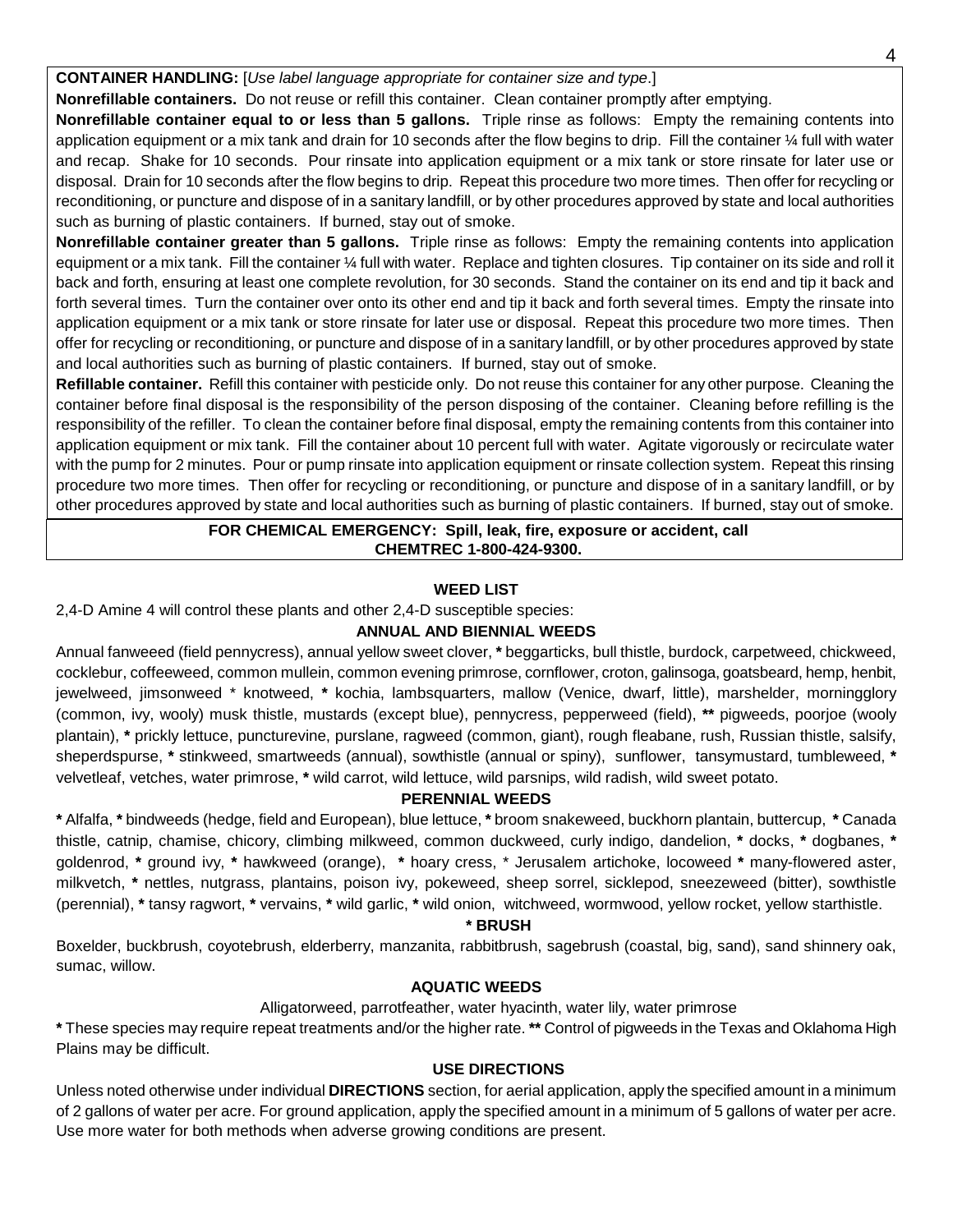**Band Treatment**: If only bands or rows are treated, leaving middles untreated, the dosage and spray volume per crop acre are reduced proportionately. For example, treating a 12-inch band where the row spacing is 36 inches would require 1/3 of the recommended broadcast rate per acre (12 inches divided by 36 inches = 1/3).

*X Broadcast volume per acre Band volume per acre Band width in inches* <sup>=</sup> *Row width in inches*

**DO NOT** apply with high spray pressures, hollow cone or other nozzle types that produce small spray droplets which may drift. Avoid spray drift by making applications when conditions such as wind, air stability and temperature inversions are not a factor. The use of a suitable drift control agent at the proper rate will aid in the reduction of spray drift. Apply when weather is warm and plants are rapidly growing. Cold weather or dry conditions may cause poor results. **DO NOT** apply if rain is expected within 6 hours. Consult your local agronomist or Extension specialist for specific use and crop tolerance situations. Do not apply this product through any type of irrigation system.

#### **RESISTANCE MANAGEMENT**

2,4-D Amine 4 is a Group 4 herbicide. Any weed population may contain or develop plants naturally resistant to 2,4-D Amine 4 or other Group 4 herbicides. Weed species with acquired resistance to Group 4 may eventually dominate the weed population if Group 4 herbicides are used repeatedly in the same field or in successive years as the primary method of control for targeted species. This may result in partial or total loss of control of those species by 2,4-D Amine 4 or other Group 4 herbicides.

To delay herbicide resistance consider:

- Avoiding the consecutive use of 2,4-D Amine 4 or other target site of action Group 4 herbicides that have a similar target site of action, on the same weed species.
- Using tank-mixtures or premixes with herbicides from different target site of action Groups as long as the involved products are all registered for the same use, have different sites of action, and are both effective at the tank mix or prepack rate on the weed(s) of concern.
- Basing herbicide use on a comprehensive IPM program.
- Monitoring treated weed populations for loss of field efficacy.
- Contacting your local extension specialist, certified crop advisors, and/or Winfield Solutions, LLC representative for herbicide resistance management and/or integrated weed management recommendations for specific crops and resistant weed biotypes.

#### **TANK MIXES**

It is the pesticide user's responsibility to ensure that all products used in tank mixtures are registered for the intended use. Users must follow the most restrictive directions for use and precautionary statements of each product in the tank mixture.

#### **SPRAY DRIFT MANAGEMENT**

A variety of factors including weather conditions (e.g., wind direction, wind speed, temperature, and relative humidity) and method of application (e.g., ground, aerial, airblast, chemigation) can influence pesticide drift. The applicator must evaluate all factors and make appropriate adjustments when applying this product.

#### **Droplet Size**

When applying sprays that contain 2,4-D as the sole active ingredient, or when applying sprays that contain 2,4-D mixed with active ingredients that require a Coarse or coarser spray, apply only as a Coarse or coarser spray (ASAE standard 572) or a volume mean diameter of 385 microns or greater for spinning atomizer nozzles.

When applying sprays that contain 2,4-D mixed with other active ingredients that require a Medium or more fine spray, apply only as a Medium or coarser spray (ASAE standard 572) or a volume mean diameter of 300 microns or greater for spinning atomizer nozzles.

#### **Wind Speed**

Do not apply at wind speeds greater than 15 mph. Only apply this product if the wind direction favors on-target deposition and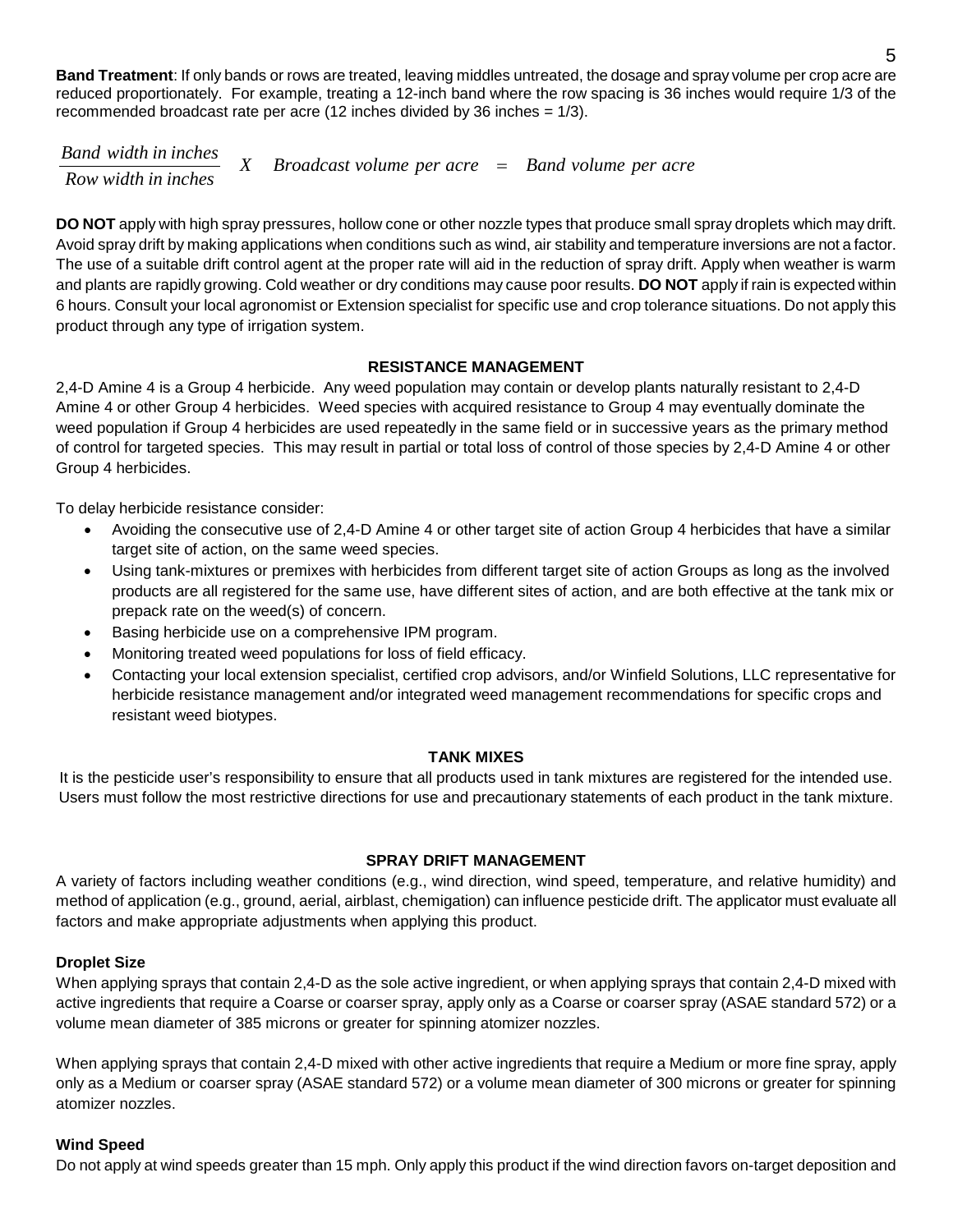there are not sensitive areas (including, but not limited to, residential areas, bodies of water, known habitat for non-target species, non-target crops) within 250 feet downwind. If applying a Medium spray, leave one swath unsprayed at the downwind edge of the treated field.

#### **Temperature Inversions**

If applying at wind speeds less than 3 mph, the applicator must determine if:

a) conditions of temperature inversion exist, or

b) stable atmospheric conditions exist at or below nozzle height. Do not make applications into areas of temperature inversions or stable atmospheric conditions.

#### **Susceptible Plants**

Do not apply under circumstances where spray drift may occur to food, forage, or other plantings that might be damaged or crops thereof rendered unfit for sale, use or consumption. Susceptible crops include, but are not limited to, cotton, okra, flowers, grapes (in growing stage), fruit trees (foliage), soybeans (vegetative stage), ornamentals, sunflowers, tomatoes, beans, and other vegetables, or tobacco. Small amounts of spray drift that might not be visible may injure susceptible broadleaf plants.

#### **Other State and Local Requirements**

Applicators must follow all state and local pesticide drift requirements regarding application of 2,4-D herbicides. Where states have more stringent regulations, they must be observed.

#### **Equipment**

All aerial and ground application equipment must be properly maintained and calibrated using appropriate carriers or surrogates.

#### *Additional requirements for aerial applications:*

The boom length must not exceed 75% of the wingspan or 90% of the rotor blade diameter. Release spray at the lowest height consistent with efficacy and flight safety. Do not release spray at a height greater than 10 feet above the crop canopy unless a greater height is required for aircraft safety. This requirement does not apply to forestry or rights-of-way applications. When applications are made with a crosswind, the swath will be displaced downwind. The applicator must compensate for this by adjusting the path of the aircraft upwind.

#### *Additional requirements for ground boom application:*

Do not apply with a nozzle height greater than 4 feet above the crop canopy.

#### **MIXING INSTRUCTIONS**

**WATER BASED SPRAY** -- Fill the equipment half full of water, agitate while adding this product; then add the rest of the water. **NITROGEN FERTILIZER:** Weed and feed applications for corn, small grains, grasses grown for seed or grass pastures according to label use rates. Add half the fertilizer to the tank, and then add recommended label amount of 2,4-D Amine 4 per acre. Agitate constantly and vigorously and finish filling the spray tank with fertilizer. Apply as soon as possible, agitating constantly. Do not hold spray mixture overnight. If incompatibility is a problem, the use of COMPLETE COMPATIBILITY**®** agent at the recommended label rate may correct the problem. Fertilize according to the recommendations of your supplier or your Extension specialist. Herbicide foliage contact burning may occur as a result of fertilizer use. Lower use rates and concentrations will reduce this problem.

**Adjuvants for Preemergence and Preplant Applications:** A non-ionic surfactant such as PREFERENCE**®** or a crop oil concentrate may be added to the spray solution when this product is applied preemergence or preplant to increase control of large or difficult to control weeds. Crop oil concentrates must contain at least 17% emulsifier, and should be used at 1% volume/volume (1 gallon per 100 gallons of spray solution). Non-ionic surfactants should be used at a 0.25% volume/volume (1 quart per 100 gallons of spray solution). Wash spray equipment thoroughly with PROTANK**®** cleaner after using this product. When cleaning, do not pour washwater on the ground: spray or drain over a large area away from wells or other water sources. Apply the recommended amount of 2,4-D per acre regardless of the amount of diluent used.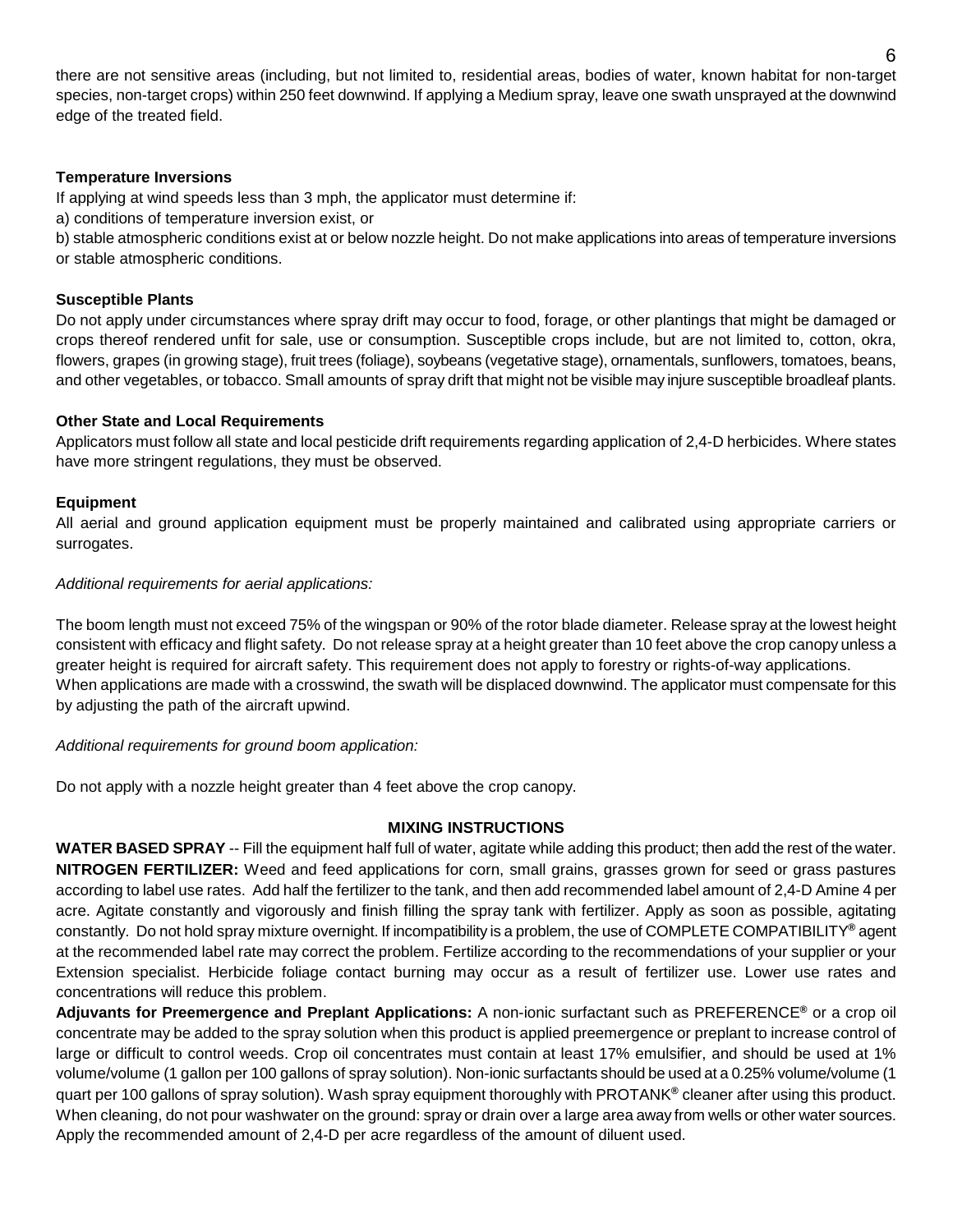When an adjuvant is to be used with this product, Winfield Solutions, LLC recommends the use of a Chemical Producers and Distributors Association certified adjuvant.

#### **APPLES, PEARS, STONE FRUIT AND NUT ORCHARDS** (Do not use in California)

| <b>WEEDS</b>                                                                                                                 | <b>Amount Per</b>                                                            | <b>DIRECTIONS</b>                                                                                                          |  |
|------------------------------------------------------------------------------------------------------------------------------|------------------------------------------------------------------------------|----------------------------------------------------------------------------------------------------------------------------|--|
|                                                                                                                              | Acre                                                                         |                                                                                                                            |  |
| Annual broadleaf weeds                                                                                                       | 3 pints                                                                      | Apply to orchard floor using coarse sprays and low pressure in sufficient                                                  |  |
|                                                                                                                              |                                                                              | volume of water to obtain thorough wetting of weeds. Treat when weeds                                                      |  |
|                                                                                                                              |                                                                              | are small and actively growing.                                                                                            |  |
|                                                                                                                              |                                                                              | RESTRICTIONS AND LIMITATIONS FOR USE UNDER ORCHARD CROPS - Do not use on light, sandy soils. Do not                        |  |
|                                                                                                                              |                                                                              | apply to bare ground as crop injury may result, nor apply immediately before irrigation and withhold irrigation for 2 days |  |
| before and for 3 days after treatment. Do not allow spray to drift onto or contact foliage, fruit, stems, trunks of trees or |                                                                              |                                                                                                                            |  |
| exposed roots as injury may result. Do not apply to newly established or young orchards. Trees must be at least 1 year old   |                                                                              |                                                                                                                            |  |
| and in vigorous condition. Do not apply during bloom.                                                                        |                                                                              |                                                                                                                            |  |
| The preharvest interval (PHI) for apples and pears is 14 days; the PHI for stone fruits is 40 days; the PHI for nut          |                                                                              |                                                                                                                            |  |
| orchards is 60 days.                                                                                                         |                                                                              |                                                                                                                            |  |
| Do not cut orchard floor forage for hay within 7 days of application.                                                        |                                                                              |                                                                                                                            |  |
| Postemergence:                                                                                                               |                                                                              |                                                                                                                            |  |
|                                                                                                                              | Limited to 2 applications per crop cycle.                                    |                                                                                                                            |  |
| Maximum of 4.2 pts. (2 lbs. ae) per acre per application.                                                                    |                                                                              |                                                                                                                            |  |
|                                                                                                                              | For apples, pears, and stone fruit, minimum of 75 days between applications. |                                                                                                                            |  |

For nut orchards, minimum of 30 days between applications.

#### **ASPARAGUS**

|                                                     | Amount       |                                                                                                                                                                                                                                                                                                                                                                                                                                                                                                                                                                                                                      |
|-----------------------------------------------------|--------------|----------------------------------------------------------------------------------------------------------------------------------------------------------------------------------------------------------------------------------------------------------------------------------------------------------------------------------------------------------------------------------------------------------------------------------------------------------------------------------------------------------------------------------------------------------------------------------------------------------------------|
| <b>WEEDS</b>                                        | Per Acre     | <b>DIRECTIONS</b>                                                                                                                                                                                                                                                                                                                                                                                                                                                                                                                                                                                                    |
| Annual broadleaf weeds                              | 3 to 4 pints | Apply in 50 - 60 gallons of water per acre for ground application and 12<br>gallons per acre for aerial application. Apply in the spring on actively<br>growing weeds. If asparagus spears are present, treat immediately<br>after cutting. Make no more than 2 applications during the harvest<br>season and these should be spaced at least one month apart. Spears<br>contacted by the spray may be malformed and off-flavored. If spears<br>are malformed by spray, cut immediately and discard. Post harvest<br>spraying should be only by ground application using drop nozzles to<br>avoid spraying the fern. |
| DECTRICTIONS AND LIMITATIONS FOR HISE IN ASDARAGUS. |              |                                                                                                                                                                                                                                                                                                                                                                                                                                                                                                                                                                                                                      |

RESTRICTIONS AND LIMITATIONS FOR USE IN ASPARAGUS:

- The preharvest interval (PHI) is 3 days.
- Limited to 2 applications per crop cycle.
- Maximum of 4.2 pts. (2 lbs. ae) per acre per application.
- Minimum of 30 days between applications.

#### **CORN – FIELD, SWEET AND POP**

|                                                                                | <b>Amount</b>  |                                                                                                                                    |
|--------------------------------------------------------------------------------|----------------|------------------------------------------------------------------------------------------------------------------------------------|
| <b>WEEDS</b>                                                                   | Per Acre       | <b>DIRECTIONS</b>                                                                                                                  |
| Preplant - Annual and biennial                                                 | 1 pint         | Planting of corn must be delayed a minimum of 7 days after application at                                                          |
| broadleaf seedlings                                                            |                | rates up to 1 pint per acre, and a minimum of 14 days at rates from 1 to 2                                                         |
| Perennial weed seedlings and                                                   | 1 to 2 pints * | pints per acre. Planting sooner after application than specified on this                                                           |
| existing cover crops                                                           |                | label may result in unacceptable crop injury.                                                                                      |
|                                                                                |                | * Use higher rate on hard-to-kill weeds and existing cover crops such as alfalfa. Do not perform tillage for at least 7 days after |
| application. Do not use on sandy soils or unacceptable crop injury may result. |                |                                                                                                                                    |
| Preemergence<br>reduced<br>and                                                 | 2 pints *      | Apply after corn is planted but before emergence for control of emerged                                                            |
| tillage                                                                        |                | broadleaf weeds. The seed furrow must be completely closed at                                                                      |
| Broadleaf weeds<br>annuall<br>and                                              |                | application or severe crop injury may result.                                                                                      |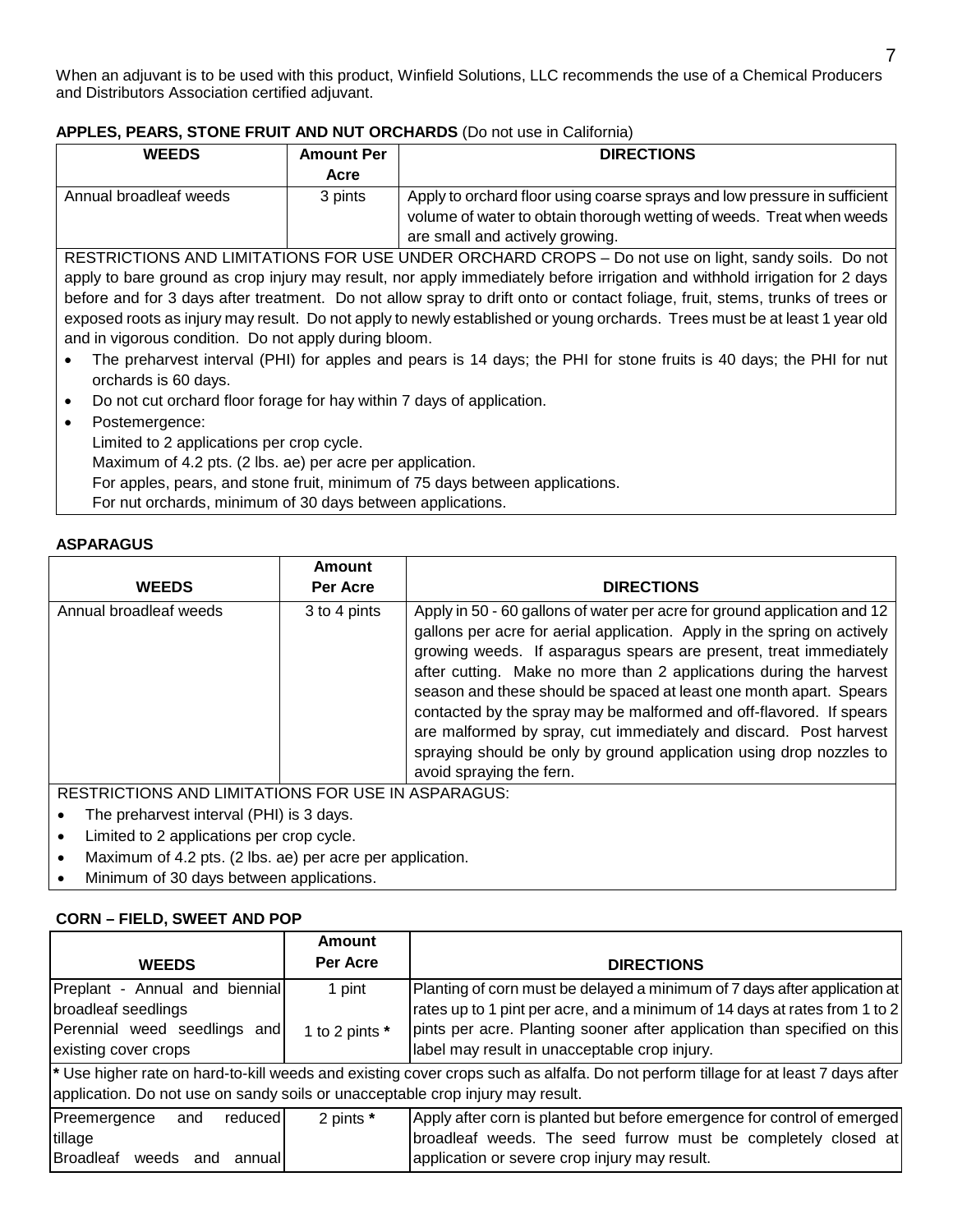|                                                                                                                                                                                                                                                                                                                                                                                                                                                                                                                                                                                                                                                                                                                                                                                                           |                       | 8                                                                                                                                                                                                                                                                      |
|-----------------------------------------------------------------------------------------------------------------------------------------------------------------------------------------------------------------------------------------------------------------------------------------------------------------------------------------------------------------------------------------------------------------------------------------------------------------------------------------------------------------------------------------------------------------------------------------------------------------------------------------------------------------------------------------------------------------------------------------------------------------------------------------------------------|-----------------------|------------------------------------------------------------------------------------------------------------------------------------------------------------------------------------------------------------------------------------------------------------------------|
| grasses suppression                                                                                                                                                                                                                                                                                                                                                                                                                                                                                                                                                                                                                                                                                                                                                                                       |                       |                                                                                                                                                                                                                                                                        |
| * Do not use on sandy soils or unacceptable crop injury may result.                                                                                                                                                                                                                                                                                                                                                                                                                                                                                                                                                                                                                                                                                                                                       |                       |                                                                                                                                                                                                                                                                        |
| Postemergence<br>Annual broadleaf weeds                                                                                                                                                                                                                                                                                                                                                                                                                                                                                                                                                                                                                                                                                                                                                                   | $1/2$ to 1<br>pint ** | Apply when corn is less than 8 inches tall, but to avoid crop injury, do not<br>apply just after leaves have unfolded. If corn is over 8 inches tall, use<br>drop nozzles to keep spray off of corn foliage as much as possible. See<br>additional restrictions below. |
| Perennial broadleaf weeds                                                                                                                                                                                                                                                                                                                                                                                                                                                                                                                                                                                                                                                                                                                                                                                 | 1 pint $**$           | Apply when weeds are in bud to bloom stage. If corn is over 8 inches tall,<br>use drop nozzles to keep spray off corn foliage as much as possible.                                                                                                                     |
| NOT cultivate for a week to 10 days after treatment or stalk breakage may occur.                                                                                                                                                                                                                                                                                                                                                                                                                                                                                                                                                                                                                                                                                                                          |                       | ** DO NOT apply from 2 weeks before tasseling to dough stage. DO NOT apply to open whorls. To avoid injury, do not use with<br>atrazine, oil or other adjuvants. Application during high moisture and temperature conditions may cause injury or brittleness. DO       |
| Late season weed control<br>Preharvest<br>(Field<br>corn<br>and<br>popcorn only)                                                                                                                                                                                                                                                                                                                                                                                                                                                                                                                                                                                                                                                                                                                          | 1 to 2 pints *        | Apply after silks are completely brown to reduce weeds that interfere with<br>harvest and reduce weed seed production. Do not apply preharvest to<br>sweet corn.                                                                                                       |
| biennial weeds.                                                                                                                                                                                                                                                                                                                                                                                                                                                                                                                                                                                                                                                                                                                                                                                           |                       | * Use lower rate for small annual and biennial weeds. Use the higher rate for perennial and larger hard-to-kill annual and                                                                                                                                             |
| RESTRICTIONS AND LIMITATIONS FOR FIELD CORN AND POPCORN:<br>Do not use treated crop as fodder for 7 days following application.<br>$\bullet$<br>The preharvest interval (PHI) is 7 days.<br>$\bullet$<br>Maximum of 6.3 pts. (3 lbs. ae) per acre per crop cycle.<br>$\bullet$<br>Preplant or preemergence:<br>$\bullet$<br>Limited to one preplant or preemergence application per crop cycle.<br>Maximum of 2.1 pts (1 lb. ae) per acre per application.<br>Postemergence:<br>lo<br>Limited to one postemergence application per crop cycle.<br>Maximum of 1 pt. (1/2 lb. ae) per acre per application.<br>Preharvest:<br>I۰<br>Limited to one preharvest application per crop cycle.<br>Maximum of 3.15 pts. (1 1/2 lbs. ae) per acre per application.<br>RESTRICTIONS AND LIMITATIONS FOR SWEET CORN: |                       |                                                                                                                                                                                                                                                                        |
| Do not use treated crop as fodder for 7 days following application.<br>$\bullet$<br>The preharvest interval (PHI) is 45 days.<br>$\bullet$<br>Minimum of 21 days between applications.<br>$\bullet$<br>Maximum of 3.15 pts. (1.5 lbs. ae) per acre per crop cycle.<br>$\bullet$<br>Preplant or preemergence:<br>$\bullet$<br>Limited to one preplant or preemergence application per crop cycle.<br>Maximum of 2.1 pts (1 lb. ae) per acre per application.<br>Postemergence:<br>$\bullet$<br>Limited to one postemergence application per crop cycle.<br>Maximum of 1 pt. (1/2 lb. ae) per acre per application.                                                                                                                                                                                         |                       |                                                                                                                                                                                                                                                                        |

#### **SOYBEANS**

|                                                                                                                                    | Amount         |                                                                                |
|------------------------------------------------------------------------------------------------------------------------------------|----------------|--------------------------------------------------------------------------------|
| <b>WEEDS</b>                                                                                                                       | Per Acre       | <b>DIRECTIONS</b>                                                              |
| Preplant - emerged broadleaf                                                                                                       | 1 to 2 pints * | After applying, plant soybean seed as deep as practical or at least 1-1/2 to 2 |
| weeds                                                                                                                              |                | inches deep. Seed furrow must be completely closed or severe crop injury       |
|                                                                                                                                    |                | will result.                                                                   |
| <b>RESTRICTIONS AND LIMITATIONS FOR SOYBEANS:</b>                                                                                  |                |                                                                                |
| Do not perform tillage for at least 7 days after application. Do not use on sandy soils or unacceptable crop injury may result. Do |                |                                                                                |
| not replant treated fields in the same growing season with crops that are not labeled for 2,4-D preplant use. Use a minimum        |                |                                                                                |
| spray volume of 10 gallons per acre for ground applications and 2 gallons per acre for aerial applications.                        |                |                                                                                |
| The maximum rate per crop cycle is 2.1 pts. (1 lb. ae) per acre.                                                                   |                |                                                                                |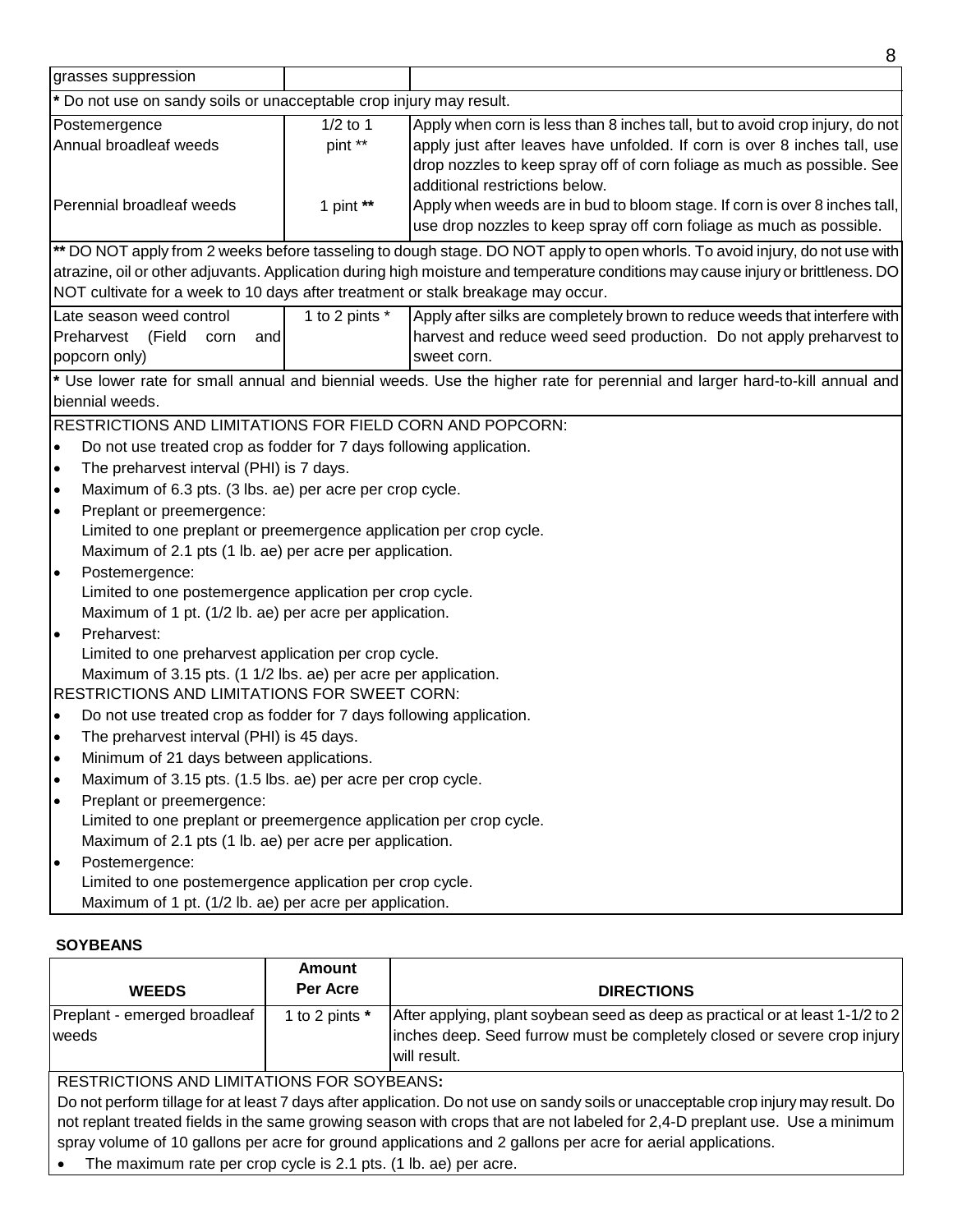| $\bullet$ | *Preplant:                                                       |
|-----------|------------------------------------------------------------------|
|           | Limited to 2 preplant applications per crop cycle.               |
|           | Maximum of 1 pt. (1/2 lb. ae) per acre per preplant application. |
|           | Apply not less than 15 days prior to planting soybeans.          |
| ΟR        |                                                                  |

• \*Preplant:

Limited to 1 application per crop cycle. Maximum of 2.1 pts. (1 lb. ae) per acre per preplant application. Apply not less than 30 days prior to planting soybeans.

| <b>SMALL GRAINS - Not underseeded with legumes</b> |  |  |  |  |
|----------------------------------------------------|--|--|--|--|
|----------------------------------------------------|--|--|--|--|

|                                                                                                | <b>Amount</b>             |                                                                                                                                                                                                                                                                                                               |  |
|------------------------------------------------------------------------------------------------|---------------------------|---------------------------------------------------------------------------------------------------------------------------------------------------------------------------------------------------------------------------------------------------------------------------------------------------------------|--|
| <b>WEEDS</b>                                                                                   | Per Acre                  | <b>DIRECTIONS</b>                                                                                                                                                                                                                                                                                             |  |
| Postemergence<br>Spring wheat, barley, millet<br>and rye<br>Annual and biennial weeds          | $2/3$ to 1-1/3<br>pints * | Apply when grain is in full tiller stage (4 to 8 inches high) but before boot<br>stage (Zadoks 2 <sub>5</sub> to 4 <sub>0</sub> ) when weeds are small and actively growing. Up to 1-<br>1/3 pints per acre may be used for difficult weed problems, but do not use<br>unless some crop damage is acceptable. |  |
| Perennial broadleaf weeds                                                                      | 2 to 2-1/2<br>pints **    | Apply only in the spring when crop is fully tillered, but before grain is in boot<br>stage (before Zadoks 4 <sub>0</sub> ). For improved control of difficult weeds, apply up<br>to 3 pints per acre.                                                                                                         |  |
|                                                                                                |                           | ** DO NOT USE THE HIGHER RATE IF POSSIBLE CROP INJURY IS NOT ACCEPTABLE.                                                                                                                                                                                                                                      |  |
| Spring and winter wheat and                                                                    |                           | 2,4-D Amine 4 may be used in combination with "Ally" ™, "Harmony Extra" ™, "Express"                                                                                                                                                                                                                          |  |
| barley                                                                                         |                           | ™, "Finesse" ™, at their earlier application intervals to control resistant weeds such as                                                                                                                                                                                                                     |  |
| Resistant weeds                                                                                |                           | kochia and Russian thistle. Follow application directions on each product label.                                                                                                                                                                                                                              |  |
| Winter wheat and rye<br>Annual weeds                                                           | 1 to $1-1/3$ pints<br>**  | Apply only in the spring when crop is fully tillered, but before grain is in<br>boot stage (before Zadoks 4 <sub>0</sub> ). For improved control of difficult weeds,<br>apply up to 1-1/3 pints per acre.                                                                                                     |  |
| ** DO NOT USE THE HIGHER RATE IF POSSIBLE CROP DAMAGE IS NOT ACCEPTABLE.                       |                           |                                                                                                                                                                                                                                                                                                               |  |
| Emergency weed control in<br>wheat<br>Perennial broadleaf weeds                                | 2-1/2 pints **            | Apply when weeds are approaching bud stage, after grain dough stage.<br>Do not apply during boot (Zadoks $2_5$ to $4_0$ ) to dough (Zadoks $8_3$ ) stage.                                                                                                                                                     |  |
|                                                                                                |                           | ** DO NOT USE THIS RATE UNLESS POSSIBLE CROP DAMAGE CAN BE TOLERATED.                                                                                                                                                                                                                                         |  |
| Spring-seeded oats                                                                             | $1/2$ to 1 pint*          | Apply at full tiller, but before early boot stage (Zadoks $25$ to $40$ ).                                                                                                                                                                                                                                     |  |
| Fall seeded oats grown for<br>grain (Southern)                                                 | 1 to $1 - 1/4$<br>pints*  | Apply at full tiller, but before early boot stage (Zadoks $25$ to $40$ ).                                                                                                                                                                                                                                     |  |
| or barley. DO NOT spray during or just after cold weather.                                     |                           | * Difficult to control weeds may require higher rate, but some injury may occur since oats are less tolerant to 2,4-D than wheat                                                                                                                                                                              |  |
| Preharvest - Cereal grains                                                                     | 1 pint*                   | Apply when grain is in hard dough stage (Zadoks 87) to control large weeds<br>that will interfere with harvest. Apply when soil moisture is adequate for weed<br>growth for best results.                                                                                                                     |  |
| * Perennial weeds or hard-to-kill annual or biennial weeds may not be controlled at this rate. |                           |                                                                                                                                                                                                                                                                                                               |  |
| RESTRICTIONS AND LIMITATIONS FOR SMALL GRAINS:                                                 |                           |                                                                                                                                                                                                                                                                                                               |  |
| The preharvest interval (PHI) is 14 days.                                                      |                           |                                                                                                                                                                                                                                                                                                               |  |
| Postemergence:                                                                                 |                           |                                                                                                                                                                                                                                                                                                               |  |
| Limited to one postemergence application per crop cycle.                                       |                           |                                                                                                                                                                                                                                                                                                               |  |
| Maximum of 2.63 pts. (1 1/4 lbs. ae) per acre per application.                                 |                           |                                                                                                                                                                                                                                                                                                               |  |
| Preharvest:                                                                                    |                           |                                                                                                                                                                                                                                                                                                               |  |
| Limited to one preharvest application per crop cycle.                                          |                           |                                                                                                                                                                                                                                                                                                               |  |
| Maximum of 1 pt. (1/2 lb. ae) per acre per application.                                        |                           |                                                                                                                                                                                                                                                                                                               |  |
| Limited to 3.6 pts. (1 3/4 lbs. ae) per acre per crop cycle.                                   |                           |                                                                                                                                                                                                                                                                                                               |  |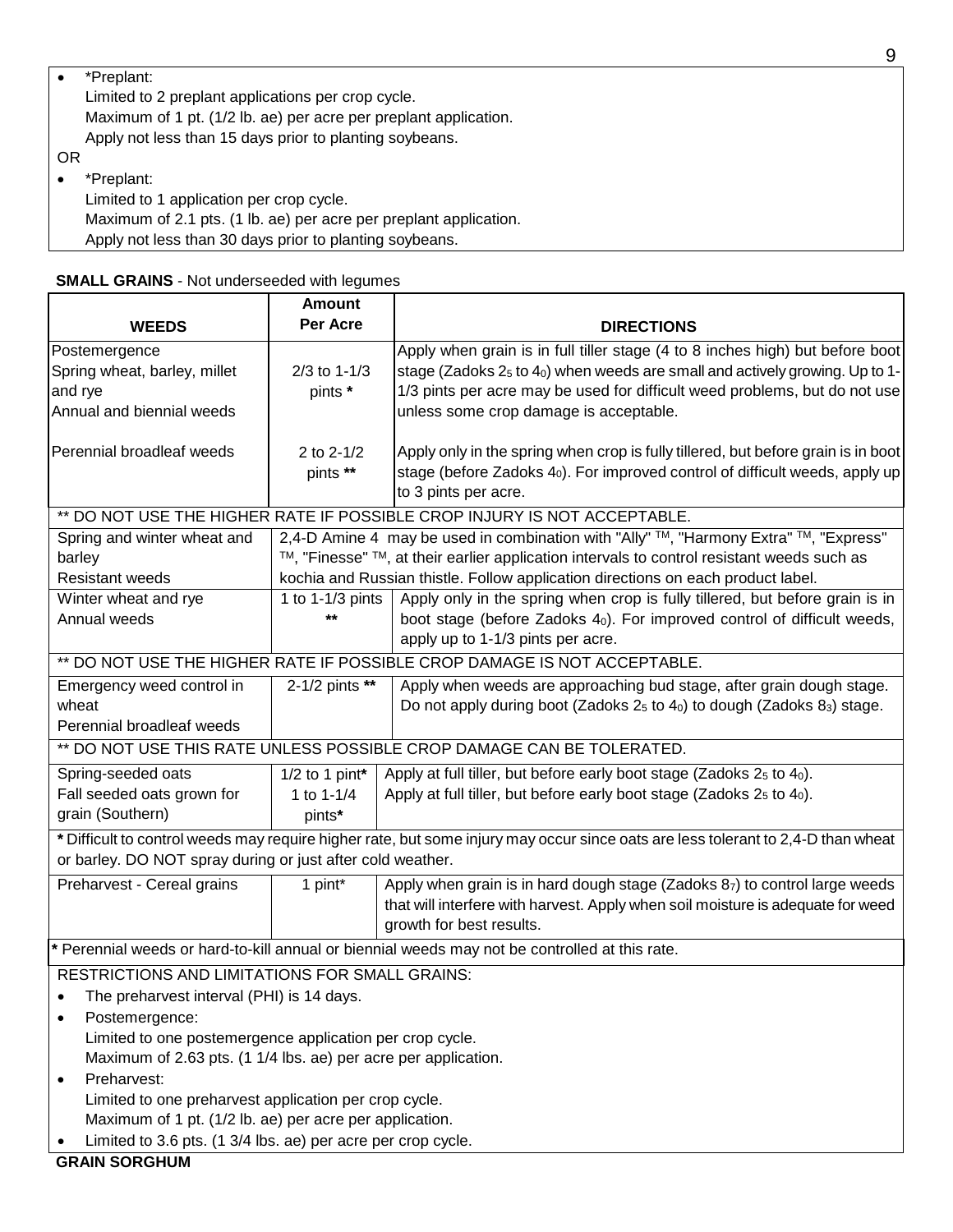|                                                                                                                          | Amount        |                                                                                                                                                                                       |
|--------------------------------------------------------------------------------------------------------------------------|---------------|---------------------------------------------------------------------------------------------------------------------------------------------------------------------------------------|
| <b>WEEDS</b>                                                                                                             | Per Acre      | <b>DIRECTIONS</b>                                                                                                                                                                     |
| Annual broadleaf weeds                                                                                                   | 1 pint        | Apply to plants that are 5 to 15 inches tall. DO NOT treat plants less than 5<br>inches tall or from boot to early dough stage. Use drop nozzles when crop is 8<br>linches or taller. |
| Perennial broadleaf weeds                                                                                                | $1-1/2$ pints | The higher rate may be needed for some weeds, but chances of crop injury<br>may increase.                                                                                             |
|                                                                                                                          |               | DO NOT use oil. Some varieties and hybrids are 2,4-D sensitive. Crop injury may also be increased by high moisture and                                                                |
|                                                                                                                          |               | temperature conditions. Check with your seed company and Extension Service for advice.                                                                                                |
| IRESTRICTIONS AND LIMITATIONS FOR GRAIN SORGHUM:                                                                         |               |                                                                                                                                                                                       |
| The preharvest interval (PHI) is 30 days.<br>le                                                                          |               |                                                                                                                                                                                       |
| Do not permit meat or dairy animals to consume treated crop as fodder or forage for 30 days following application.<br>l• |               |                                                                                                                                                                                       |
| Postemergence:<br>I۰                                                                                                     |               |                                                                                                                                                                                       |
| Limited to 1 application per crop cycle.                                                                                 |               |                                                                                                                                                                                       |

Maximum of 2.1 pts. (1 lb. ae) per acre per application.

# **SORGHUM-SUDAN GRASS HYBRIDS**

**(Forage Crop Only):**

| <b>WEEDS</b>                                                                                   | Amount<br>Per Acre | <b>DIRECTIONS</b>                                                                                                                                     |
|------------------------------------------------------------------------------------------------|--------------------|-------------------------------------------------------------------------------------------------------------------------------------------------------|
| Annual broadleaf weeds<br>(Postmergence) and<br>Perennial broadleaf<br>weeds<br>(Postmergence) |                    | Up to 2.1 pints To control small broadleaf weeds, apply when sorghum-sudan has at least 6<br>leaves, is well established, and is 5 to 10 inches tall. |
|                                                                                                |                    | .                                                                                                                                                     |

**Plant Response:** Even when sprayed at the proper stage, some crop injury is likely, including reduced seed production. If risk of crop injury is unacceptable, do not use this product. A lower rate may reduce the risk of crop injury, but will result in reduced weed control.

RESTRICTIONS AND LIMITATIONS FOR SORGHUM-SUDAN GRASS HYBRIDS:

- Do not treat crop over 10 inches tall through maturity.
- The preharvest interval (PHI) is 30 days.
- Do not permit meat or dairy animals to consume treated crop as fodder or forage for 30 days following application.
- Postemergence: Limited to 1 application per crop cycle. Maximum of 2.1 pts. (1 lb. ae) per acre per application.

# **SORGHUM-SUDAN GRASS**

# **(POSTEMERGENCE APPLICATION RATE)**

|                                                                                                 | Amount                  |                                                                                                                                       |
|-------------------------------------------------------------------------------------------------|-------------------------|---------------------------------------------------------------------------------------------------------------------------------------|
| <b>WEEDS</b>                                                                                    | Per Acre                | <b>DIRECTIONS</b>                                                                                                                     |
| Annual broadleaf weeds<br>(Postmergence) and<br>Perennial broadleaf<br>weedsl<br>(Postmergence) | $\frac{1}{2}$ to 1 pint | To control small broadleaf weeds, apply when sorghum-sudan has at least 6<br>leaves, is well established, and is 5 to 10 inches tall. |

**Plant Response:** Even when sprayed at the proper stage, some crop injury is likely, including reduced seed production. If risk of crop injury is unacceptable, do not use this product. The lower rate may reduce the risk of crop injury, but will result in reduced weed control.

RESTRICTIONS AND LIMITATIONS FOR SORGHUM-SUDAN GRASS:

- Do not treat crop over 10 inches tall through maturity.
- The preharvest interval (PHI) is 30 days.
- Do not permit meat or dairy animals to consume treated crop as fodder or forage for 30 days following application.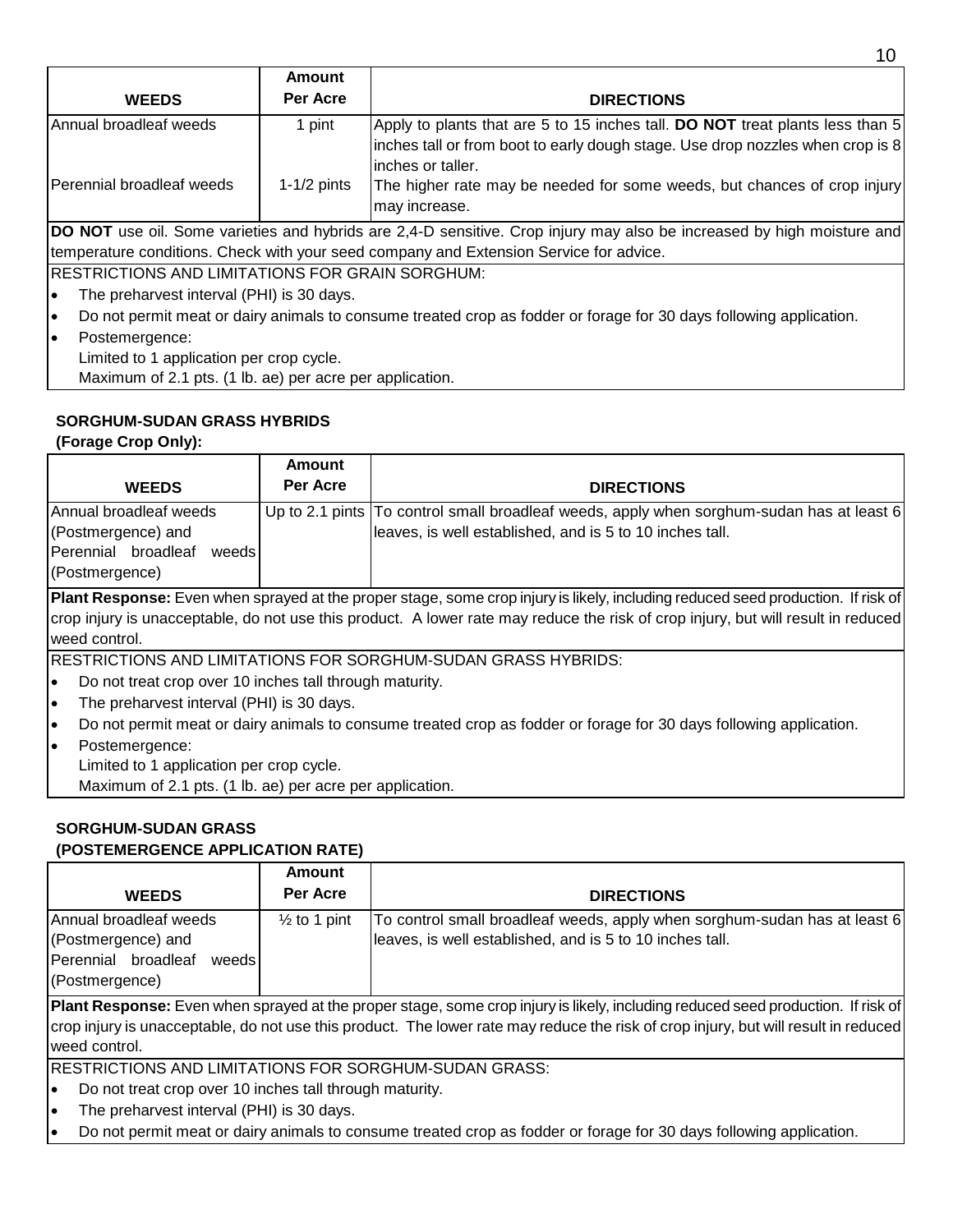### **GRASSES (TURF GROWN FOR SEED OR SOD)** (Do not use in California)

|                                                               | <b>Amount</b>             |                                                                                                                                                                 |
|---------------------------------------------------------------|---------------------------|-----------------------------------------------------------------------------------------------------------------------------------------------------------------|
| <b>WEEDS</b>                                                  | Per Acre                  | <b>DIRECTIONS</b>                                                                                                                                               |
| Annual broadleaf weeds                                        | 1 to $1 - 1/2$<br>pints * | Apply to established stands before the seed head comes into the boot stage. Do<br>not spray in boot stage of growth. For seedling grasses - apply in the spring |
| Perennial and biennial weeds                                  | 2 to 4 pints *            | after grass has at least 5 leaves, but before boot stage. Perennial regrowth may<br>be treated in the fall.                                                     |
| * Use only the low rate on seedling grasses.                  |                           |                                                                                                                                                                 |
|                                                               |                           | RESTRICTIONS AND LIMITATIONS FOR GRASSES (TURF GROWN FOR SEED OR SOD):                                                                                          |
| Limited to 2 applications per year.<br>$\bullet$              |                           |                                                                                                                                                                 |
| Maximum of 4 pts. (2 lbs. ae) per acre per application.<br>le |                           |                                                                                                                                                                 |
|                                                               |                           |                                                                                                                                                                 |

• Minimum of 21 days between applications.

# **FALLOWLAND (crop stubble on idle land, or postharvest to crops, or between crops)**

|                                                     | <b>Amount</b> |                                                                                                                                                                                                 |
|-----------------------------------------------------|---------------|-------------------------------------------------------------------------------------------------------------------------------------------------------------------------------------------------|
| <b>WEEDS</b>                                        | Per Acre      | <b>DIRECTIONS</b>                                                                                                                                                                               |
| Annual broadleaf weeds                              | 1 to 2 pints  | Use the lower rate for small actively growing weeds. Use the higher rate on<br>larger or weather-stressed weeds.                                                                                |
| Biennial weeds                                      | 2 to 4 pints  | Use the lower rate in the spring on biennial weeds such as the musk thistle<br>during the rosette stage before stalks have formed. Use the higher rate after<br>stalk formation or in the fall. |
| Perennial weeds                                     | 2 to 4 pints  | Apply during the bloom to bud stage while weeds are actively growing. Do not till<br>for 2 weeks after treatment or until the weeds start to die.                                               |
| Wild onions and garlic                              | 4 pints       | Apply to regrowth in fall after harvest.                                                                                                                                                        |
| <b>RESTRICTIONS AND LIMITATIONS FOR FALLOWLAND:</b> |               |                                                                                                                                                                                                 |

- Plant only labeled crops within 29 days following application.
- Limited to 2 applications per year.
- Maximum of 4.2 pints (2 lbs. ae) per acre per application.
- Minimum of 30 days between applications.

# **HOPS**

| <b>WEEDS</b>           | <b>Amount</b><br>Per Acre | <b>DIRECTIONS</b>                                                                                                                          |
|------------------------|---------------------------|--------------------------------------------------------------------------------------------------------------------------------------------|
| Annual broadleaf weeds | pint                      | Make directed applications to the row middles. Make up to 3 applications at 30-<br>day intervals with the last application before harvest. |

PRECAUTIONS: Hop foliage, especially new growth, is susceptible to this product. Take care to avoid spray or drift outside target area. The use of shielded or hooded sprayers, coarse sprays and low pressure (30 psi or less) will minimize contact with foliage and plant injury.

RESTRICTIONS AND LIMITATIONS FOR HOPS:

• The preharvest interval (PHI) is 28 days.

• Postemergence:

Limited to 3 applications per crop cycle.

Maximum of 1 pint product (1/2 lb. ae) per acre per application.

Maximum of 3.16 pints product (1 1/2 lbs. ae) per acre per crop cycle.

Minimum of 30 days between applications.

# **PASTURES, RANGELAND, CONSERVATION RESERVE PROGRAMS AND SET-ASIDE ACRES (not in agricultural production)**

|                         | Amount          |                                                                             |
|-------------------------|-----------------|-----------------------------------------------------------------------------|
| <b>WEEDS AND BRUSH</b>  | <b>Per Acre</b> | <b>DIRECTIONS</b>                                                           |
| IAnnual broadleaf weeds | quart           | Do not apply after heads form or when grass is in boot to milk stage when a |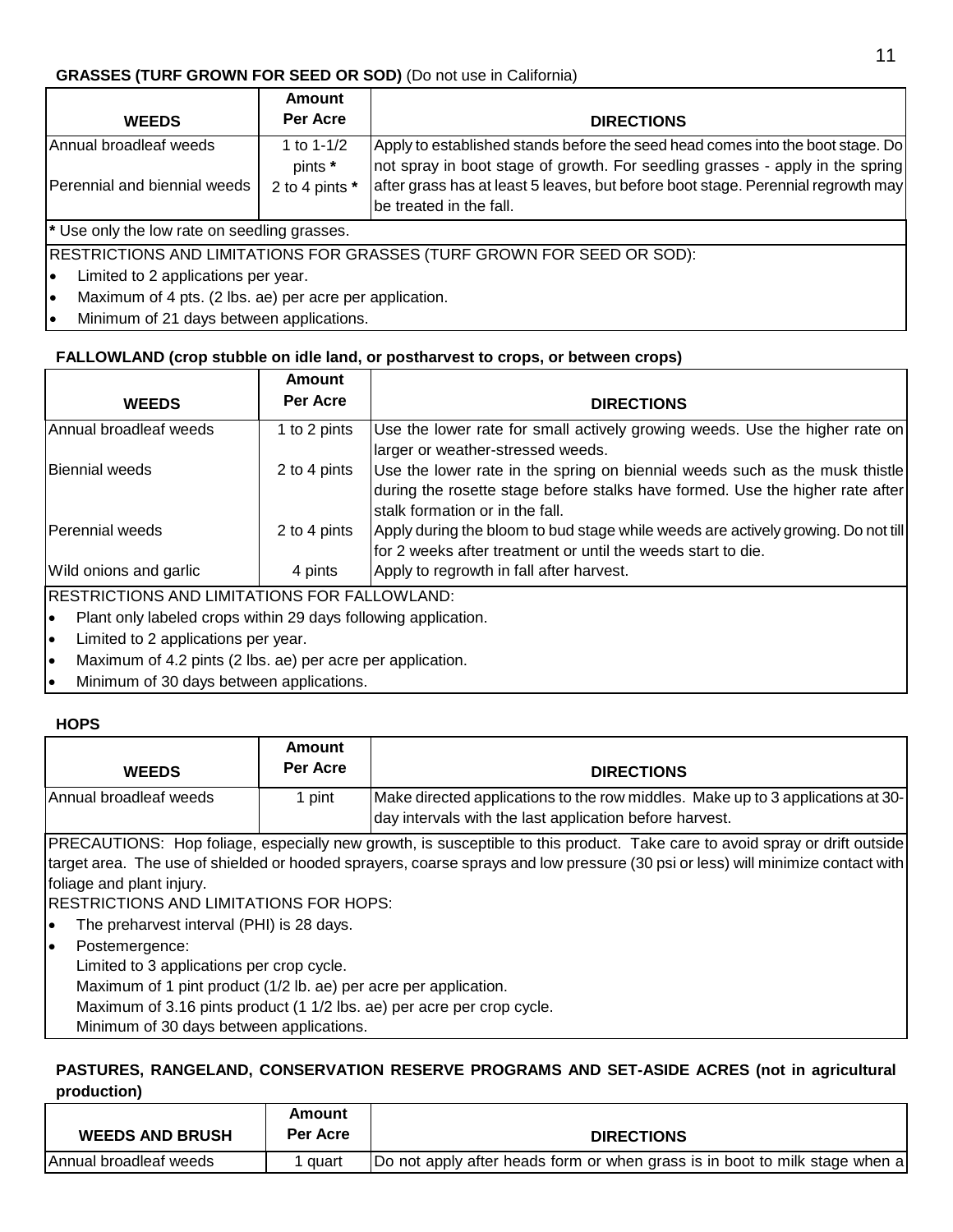| Biennial and perennial weeds*                                                     | 1 to 2<br>quarts | seed crop is desired. DO NOT use on alfalfa, clover, other legumes, or newly<br>seeded pastures. For aerial application, apply the recommended amount in a<br>minimum of 2 gallons of water per acre. For ground application, use a minimum<br>of 10 gallons of water per acre. |
|-----------------------------------------------------------------------------------|------------------|---------------------------------------------------------------------------------------------------------------------------------------------------------------------------------------------------------------------------------------------------------------------------------|
| Buckbrush, coyotebrush,<br>rabbitbrush, sagebrush, and<br>other chaparral species | 2 quarts         | Apply in 5 to 10 gallons of water plus 1-2 quarts of a crop oil concentrate with at<br>least 17 % emulsifiers per acre or a non-ionic surfactant at .25% v/v surfactant<br>to water - (1 quart per 100 gallons of water) per acre.                                              |
| Sand shinnery oak                                                                 | 2 quarts**       | Apply 4 gallons of water plus 1-2 quarts of a crop oil concentrate with at least 17<br>% emulsifiers per acre or a non-ionic surfactant at .25% v/v surfactant to water -<br>(1 quart per 100 gallons of water) per acre.                                                       |

**\*** Deep-rooted perennial weeds may require the higher rate or a repeat treatment. **\*\*** Woody plants and any regrowth may require a repeat treatment.

RESTRICTIONS AND LIMITATIONS FOR PASTURES, RANGELAND, AND PROGRAM AREAS:

- The preharvest interval (PHI) is 7 days (cut forage for hay).
- Postemergence:

Limited to 2 applications per year.

Maximum of 4.2 pints (2 lbs. ae) per acre per application.

Minimum of 30 days between applications.

If grass is to be cut for hay, Agricultural Use Requirements for the Worker Protection Standard are applicable.

For program lands, such as Conservation Reserve Program, consult program rules to determine whether grass or hay may be used. The more restrictive requirements of the program rules or this label must be followed.

#### **RICE** (Do not use in California)

| <b>WEEDS</b>                                          | <b>Amount Per</b> | <b>DIRECTIONS</b>                                                                |
|-------------------------------------------------------|-------------------|----------------------------------------------------------------------------------|
|                                                       | Acre              |                                                                                  |
| Preplant<br>and<br>annual<br>$\overline{\phantom{m}}$ | 1 to 2 pints      | Apply 4 or more weeks prior to planting                                          |
| biennial weeds                                        |                   |                                                                                  |
| Postemergence - annual and                            | 1 to $2 - 1/2$    | Apply in the late tillering stage of rice development at the time of first joint |
| biennial weeds                                        | pints             | development (first to second green ring) usually 6 to 9 weeks after              |
|                                                       |                   | emergence. Do not apply after panicle initiation, after rice internodes exceed   |
| hard-to-kill<br>Perennial<br>and                      | 2 to 3 pints*     | 1/2 inch, at early seedling, early panicle, boot, flowering or early heading     |
| weeds                                                 |                   | growth stages.                                                                   |

RESTRICTIONS AND LIMITATIONS FOR RICE: Some rice varieties under certain conditions can be injured by 2,4-D. Consult with appropriate agencies prior to application of this product for aquatic weed control. \*DO NOT use this rate unless possible crop damage can be tolerated.

- The preharvest interval (PHI) is 60 days.
- Maximum of 3.16 pts. (1 1/2 lbs. ae) per acre per crop cycle.
- Preplant:

Limited to one preplant application per crop cycle.

Maximum of 2.1 pts. (1 lb. ae) per acre per preplant application.

• Postemergence: Limited to one postemergence application per crop cycle. Maximum of 3.16 pts. (1-1/2 lbs. ae) per acre per postemergence application.

#### **WILD RICE** (For use in Minnesota only)

| <b>WEEDS</b>                                                                                                           | <b>Amount Per</b> | <b>DIRECTIONS</b>                                                                                                                                                                                                                              |
|------------------------------------------------------------------------------------------------------------------------|-------------------|------------------------------------------------------------------------------------------------------------------------------------------------------------------------------------------------------------------------------------------------|
|                                                                                                                        | Acre              |                                                                                                                                                                                                                                                |
| Common waterplantain                                                                                                   | $1/2$ pint        | Broadcast in 4 to 10 gallons total spray volume. Apply after waterplantain has<br>emerged from the water and when wild rice is in the 1 to 2 aerial leaf to early<br>tillering stage. Do not spray after wild rice has reached the boot stage. |
| <b>DECTRICTIONS AND LIMITATIONS EOR WILD RICE.</b> For use only an wild rise group in commercial poddice. Do not apply |                   |                                                                                                                                                                                                                                                |

ND LIMITATIONS FOR WILD RICE – For use only on wild rice grown in commercial paddies. Do not apply to wild rice growing in lakes, rivers or streams. Water that is drained out of wild rice paddies is not to be used to irrigate other crops. In order to protect federally listed endangered or threatened species, the Minnesota Department of Agriculture has a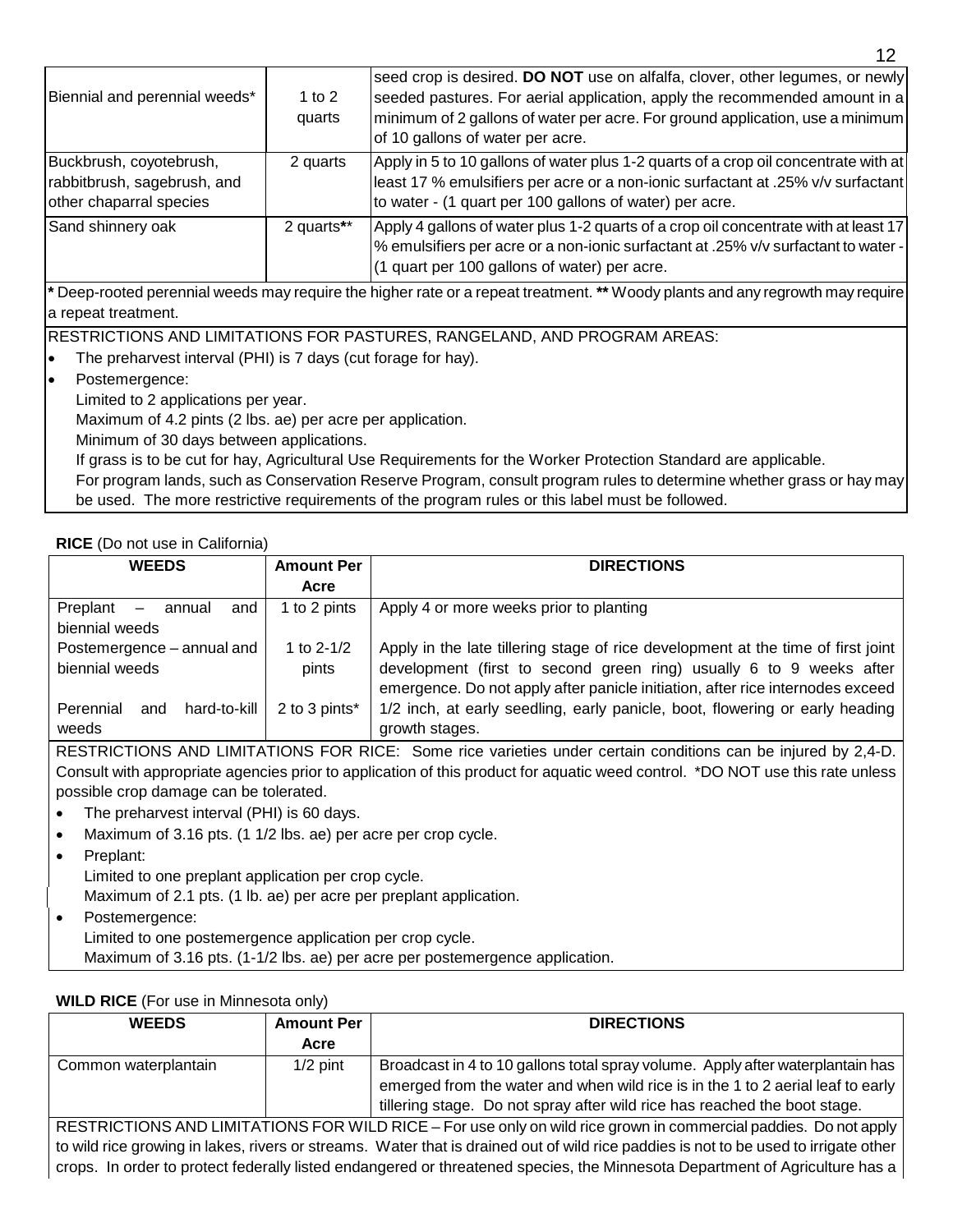program to pre-notify landowners where pesticide applications may affect federally listed endangered or threatened species.

13

- The preharvest interval (PHI) is 60 days.
- Postemergence: Limited to 1 application per crop cycle. Maximum of 1/2 pt. (1/4 lb. ae) per acre per application.

# **STRAWBERRIES** (Established plantings only)

|                                                                         | Amount       |                                                                                                                                                                                                                                                                                                 |
|-------------------------------------------------------------------------|--------------|-------------------------------------------------------------------------------------------------------------------------------------------------------------------------------------------------------------------------------------------------------------------------------------------------|
| <b>WEEDS</b>                                                            | Per Acre     | <b>DIRECTIONS</b>                                                                                                                                                                                                                                                                               |
| Annual broadleaf weeds - In<br>established strawberry<br>plantings only | 2 to 3 pints | Apply in 25 to 50 gallons of water per acre. Apply in early spring when<br>strawberries are dormant or immediately after the last picking. Do not apply<br>unless possible injury to the crop is acceptable. Follow recommendations of<br>State Extension Horticultural Specialist in the area. |
| <b>RESTRICTIONS AND LIMITATIONS FOR STRAWBERRIES:</b>                   |              |                                                                                                                                                                                                                                                                                                 |
| Do not apply in California or Florida.<br>le                            |              |                                                                                                                                                                                                                                                                                                 |
| Dormant or after last picking:<br>I۰                                    |              |                                                                                                                                                                                                                                                                                                 |
| Limited to 1 application per crop cycle.                                |              |                                                                                                                                                                                                                                                                                                 |
| Maximum of 3.15 pts. (1.5 lbs. ae) per acre per application.            |              |                                                                                                                                                                                                                                                                                                 |

#### **SUGARCANE**

|    |                                                            | <b>Amount Per</b>                                                    |                                                           |
|----|------------------------------------------------------------|----------------------------------------------------------------------|-----------------------------------------------------------|
|    | <b>WEEDS</b>                                               | Acre                                                                 | <b>DIRECTIONS</b>                                         |
|    | Preemergence - broadleaf                                   | 2 quarts                                                             | Apply to emerged weeds before canes appear.               |
|    | weeds                                                      |                                                                      |                                                           |
|    | Postemergence - Annual and                                 | 2 quarts                                                             | Apply in the spring after canes emerge and through layby. |
|    | biennial weeds                                             |                                                                      |                                                           |
|    | <b>RESTRICTIONS AND LIMITATIONS FOR SUGARCANE:</b>         |                                                                      |                                                           |
| le | Do not harvest cane prior to crop maturity.                |                                                                      |                                                           |
| I۰ |                                                            | Do not apply more than 8.4 pts. (4 lbs. ae) per acre per crop cycle. |                                                           |
| I۰ | Preemergence:                                              |                                                                      |                                                           |
|    | Limited to 1 application per crop cycle                    |                                                                      |                                                           |
|    | Maximum of 4.2 pints (2 lbs. ae) per acre per application. |                                                                      |                                                           |
| lo | Postemergence:                                             |                                                                      |                                                           |
|    | Limited to 1 application per crop cycle.                   |                                                                      |                                                           |
|    | Maximum of 4.2 pints (2 lbs. ae) per acre per application. |                                                                      |                                                           |

**NON-CROPLAND** (Fencerows, hedgerows, roadsides, ditches, rights-of-way, utility power lines, railroads, airports, and industrial sites)

**Spot Treatment:** To control broadleaf weeds or brush in small non-cropland areas, apply 6 fl. oz. in 3 gallons of water, mixing thoroughly, and spray to run-off. This high dosage rate may only be used where injury may be tolerated.

| <b>WEEDS</b>                                    | <b>Amount Per</b>  |                                                                                                                                                                                                                                                                                                    |
|-------------------------------------------------|--------------------|----------------------------------------------------------------------------------------------------------------------------------------------------------------------------------------------------------------------------------------------------------------------------------------------------|
|                                                 | Acre               | <b>DIRECTIONS</b>                                                                                                                                                                                                                                                                                  |
| Annual broadleaf weeds                          | 2 to 4 pints       | Apply when weeds are young and growing vigorously.                                                                                                                                                                                                                                                 |
| Perennial<br>biennial<br>and<br>broadleaf weeds | 1 to $2$<br>quarts | Spray perennial weeds when near the bud stage, but not flowering. Do not use<br>on St. Augustine grass. Bentgrass, clover, legumes and dichondra may be<br>injured. Do not apply to newly seeded areas until grass is well established.<br>Deep-rooted perennials may require repeated treatments. |
| Tansy<br>ragwort<br>and<br>musk<br>thistle      |                    | Apply in rosette stage before bolting.                                                                                                                                                                                                                                                             |
| Wild onion and wild garlic                      |                    | Treat in the early spring and fall when young and actively growing.                                                                                                                                                                                                                                |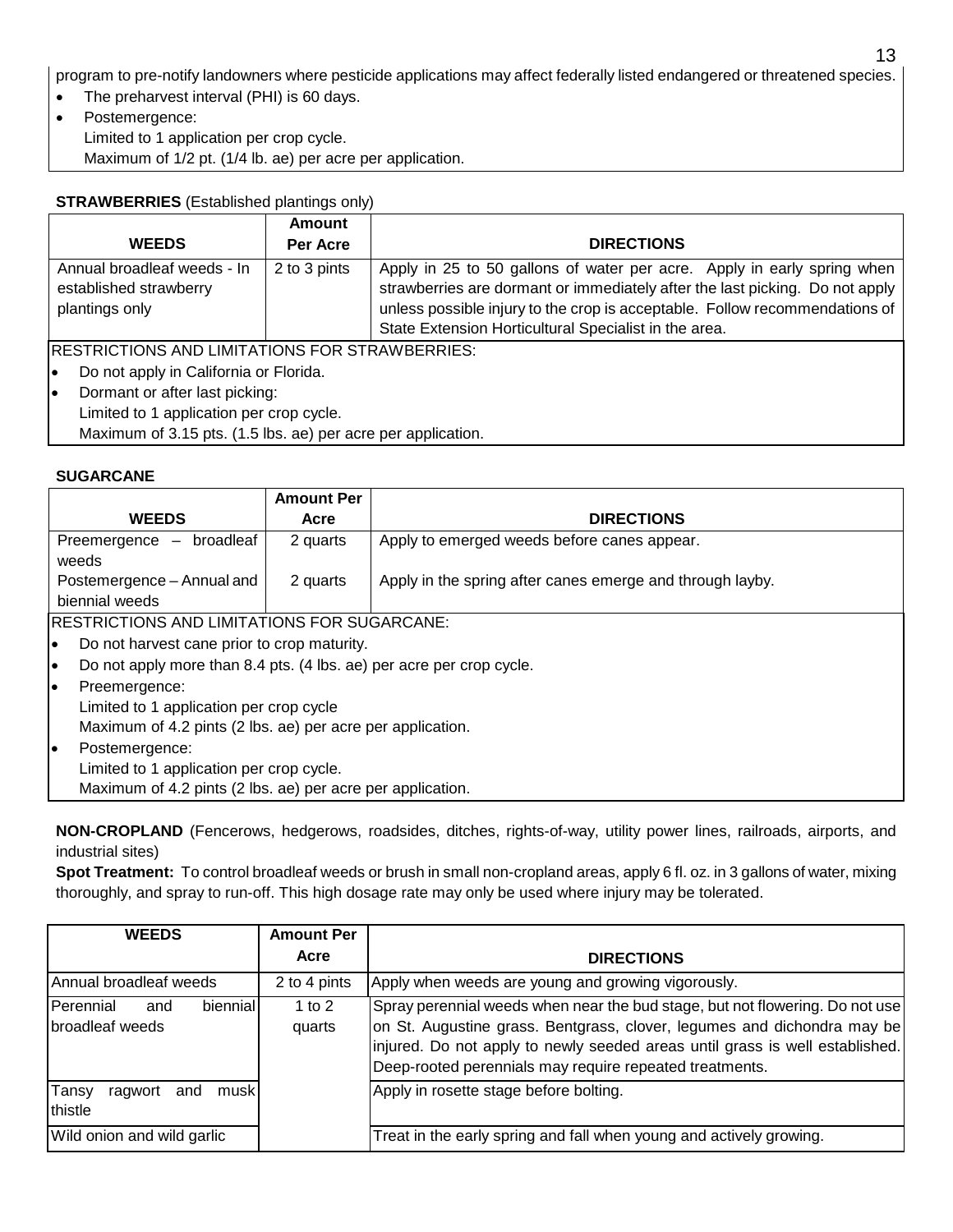| <b>TREE, BRUSH, WOODY</b>                             | <b>Amount Per</b>  |                                                                                                                                                                                                                                                                                                                                                        |
|-------------------------------------------------------|--------------------|--------------------------------------------------------------------------------------------------------------------------------------------------------------------------------------------------------------------------------------------------------------------------------------------------------------------------------------------------------|
| <b>PLANTS</b>                                         | Acre               | <b>DIRECTIONS</b>                                                                                                                                                                                                                                                                                                                                      |
| Southern wild rose                                    | 1 gallon           | On roadsides and fencerows, apply with 4 to 8 fluid ounces of an agricultural<br>surfactant per 100 gallons of water and spray thoroughly as soon as foliage is<br>well developed.                                                                                                                                                                     |
| Woody plants -<br>Ground application                  | 3 quarts           | Apply in 20 to 100 gallons of water. For increased effectiveness, add a crop oil<br>concentrate with at least 17% emulsifiers at 1-2 quarts per acre or a non-ionic<br>surfactant at .25% v/v surfactant to water -- 1 quart per 100 gallons of water.<br>Spray volumes of up to 500 gallons per acre may be needed for control if brush<br>lis dense. |
| Woody plants -<br>Aerial application                  | $2$ to 4<br>quarts | For solid stands of susceptible brush, apply in 3 to 12 gallons volume per acre.<br>2 to 4 quarts of fuel oil may be included in this mixture.                                                                                                                                                                                                         |
| <b>RESTRICTIONS AND LIMITATIONS FOR NON-CROPLAND:</b> |                    |                                                                                                                                                                                                                                                                                                                                                        |

- Postemergence (annual and perennial weeds): Limited to 2 applications per year. Maximum of 4.2 pts. (2 lbs. ae) per acre per application. Minimum of 30 days between applications.
- Postemergence (woody plants): Limited to 1 application per year. Maximum of 8.4 pts. (4 lbs. ae) per acre per year.
- Applications to non-cropland areas are not applicable to treatment of commercial timber or other plants being grown for sale or other commercial use, or for commercial seed production, or for research purposes.

#### **TURF, ORNAMENTAL (golf courses, cemeteries, parks, sports fields, turfgrass, lawns, and other grass areas)**

| <b>WEEDS</b>                                                   | Amount<br>Per Acre | <b>DIRECTIONS</b>                                                                                                                                          |
|----------------------------------------------------------------|--------------------|------------------------------------------------------------------------------------------------------------------------------------------------------------|
| Annual broadleaf weeds                                         | 2 pints            | Do not apply to newly seeded areas until grass is well established. Where<br>bentgrass predominates, apply 2 times using a 1 pint per acre rate at 3 week  |
| Biennial and perennial weeds                                   | 2 to 3.15 pints*   | Intervals. Do not use on susceptible southern grasses such as St. Augustine.<br>Bentgrass, dichondra, legumes and clover may be injured by this treatment. |
| * Deep-rooted perennials may require repeat treatments.        |                    |                                                                                                                                                            |
| <b>IRESTRICTIONS AND LIMITATIONS FOR ORNAMENTAL TURF:</b>      |                    |                                                                                                                                                            |
| Postemergence:<br>∙                                            |                    |                                                                                                                                                            |
| Limited to 2 applications per year.                            |                    |                                                                                                                                                            |
| Maximum of 3.15 pts. (1 1/2 lbs. ae) per acre per application. |                    |                                                                                                                                                            |
|                                                                |                    | The maximum seasonal rate is 6 pts. (3 lbs. ae) per acre, excluding spot treatments.                                                                       |

# **USES IN FOREST MANAGEMENT**

| lConifer Release                                                     |                           |                                                                                                                                                                                                                                                                                                                                                                                                                                                     |  |
|----------------------------------------------------------------------|---------------------------|-----------------------------------------------------------------------------------------------------------------------------------------------------------------------------------------------------------------------------------------------------------------------------------------------------------------------------------------------------------------------------------------------------------------------------------------------------|--|
| <b>BRUSH, HARDWOODS</b>                                              | <b>Amount</b><br>Per Acre | <b>DIRECTIONS</b>                                                                                                                                                                                                                                                                                                                                                                                                                                   |  |
| Alder                                                                | 1-1/2 to 2<br>quarts      | Apply in 8 to 25 gallons of water as a foliar spray. Treat when 3/4 of the<br>brush foliage has attained full-sized leaves and before new conifer growth<br>reaches 2 inches in length. This is usually between early May and mid-June.<br>Adjust treatment date depending on stage of growth and brush species.<br>Treatment may cause leader deformation on exposed firs, but firs should<br>overcome this during the second year after spraying. |  |
| Ceanothus spp., chinquapin,<br>madrone, manzanita, oak and<br>tanoak | 3 quarts                  | To release Douglas fir, hemlock, Sitka spruce or grand fir, apply in 8 to 25<br>gallons of water before new growth on Douglas fir is 2 inches long. To control<br>manzanita and ceanothus in ponderosa pine, apply before pine growth begins<br>In spring. To increase performance, add suitable approved agricultural                                                                                                                              |  |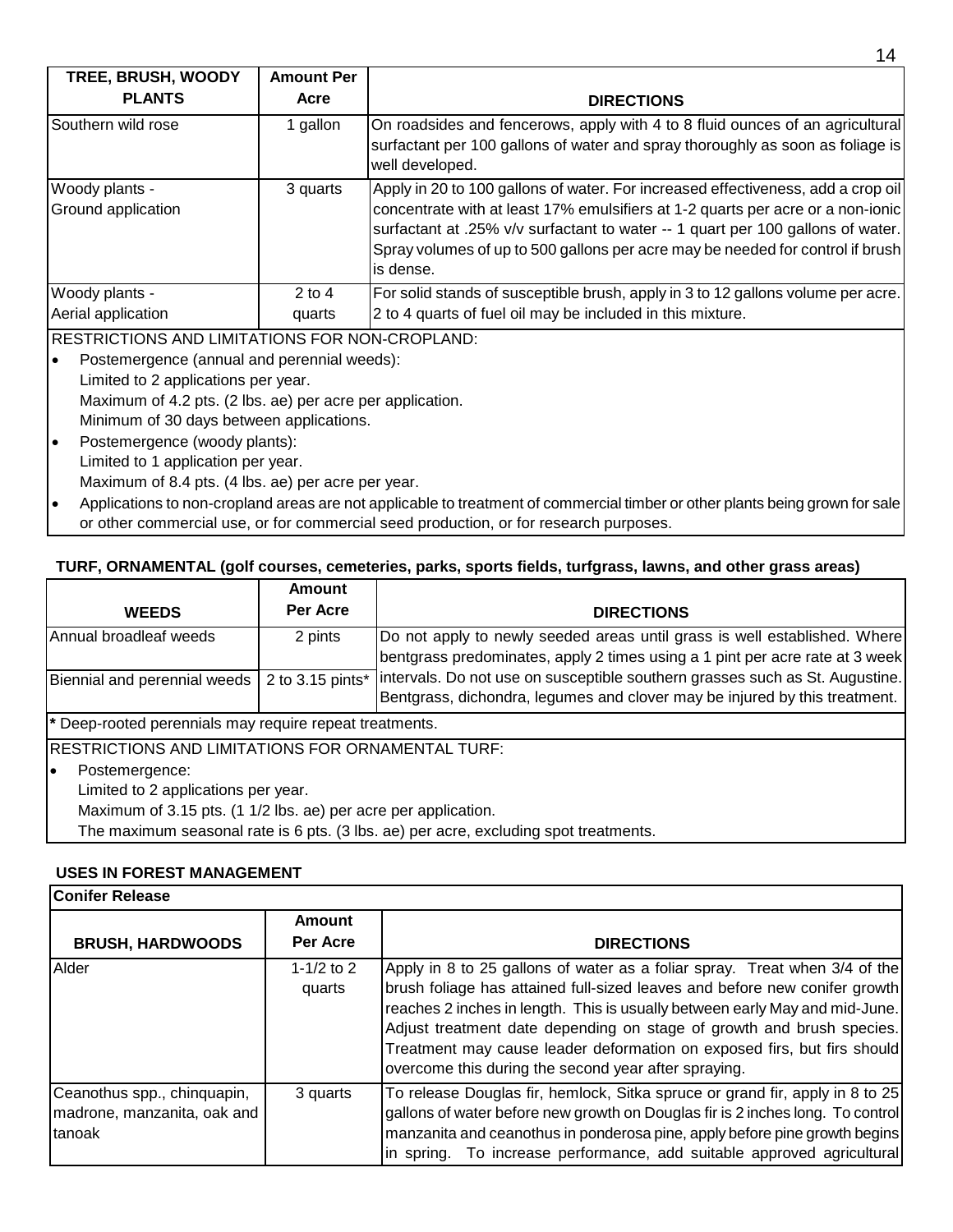|                                                                     |                      | 15                                                                                                                                                                                                                                                                                                                                                                                                                 |
|---------------------------------------------------------------------|----------------------|--------------------------------------------------------------------------------------------------------------------------------------------------------------------------------------------------------------------------------------------------------------------------------------------------------------------------------------------------------------------------------------------------------------------|
|                                                                     |                      | Isurfactant at recommended label rate.                                                                                                                                                                                                                                                                                                                                                                             |
| Alder, aspen, birch, willow,<br>other competing hardwood<br>species | 1-1/2 to 3<br>quarts | After northern conifers, jack pine, red pine, black spruce, and white spruce<br>cease growth and "harden off" (usually in mid-July), apply in 8 to 25 gallons of<br>water by air. Since this treatment may cause occasional conifer injury, do not<br>use if such injury cannot be tolerated. Consult regional or extension forester<br>or State herbicide specialist for recommendations to fit local conditions. |
| <b>Tree Injections (Pine Release)</b>                               |                      |                                                                                                                                                                                                                                                                                                                                                                                                                    |

| <b>HARDWOODS</b>                                                                                  | <b>Amount</b><br>Per Injection | <b>DIRECTIONS</b>                                                                                                                                                                                                                                                                                                                                                                                                                                                                                                                                                                             |
|---------------------------------------------------------------------------------------------------|--------------------------------|-----------------------------------------------------------------------------------------------------------------------------------------------------------------------------------------------------------------------------------------------------------------------------------------------------------------------------------------------------------------------------------------------------------------------------------------------------------------------------------------------------------------------------------------------------------------------------------------------|
| Oak, hickory, maple, pecan,<br>elm, sumac, sweetgum,<br>hawthorn, dogwood, blue<br>beech, and ash | 1 to $2$ mL                    | Apply 1 to 2 mL undiluted product in a concentrate tree injector. Space<br>injections 2 inches apart edge-to-edge, completely around the tree and close<br>to the base. The injector bit must penetrate the inner bark. On hard-to-kill<br>species such as hickory, dogwood, red maple, blue beech and ash, make<br>injections 1 to 1-1/2 inches apart, edge-to-edge. Treatment may be made at<br>any time of the year. For best results, injections should be made during<br>growing season, May 15 to October 15. For dilute injections, mix 1 gallon of<br>product in 19 gallons of water. |
| Dormant Application (other than pine)                                                             |                                |                                                                                                                                                                                                                                                                                                                                                                                                                                                                                                                                                                                               |

| <b>BRUSH</b>                                       | Amount<br>Per Acre | <b>DIRECTIONS</b>                                                                                                                                                                                                                                                                                                          |
|----------------------------------------------------|--------------------|----------------------------------------------------------------------------------------------------------------------------------------------------------------------------------------------------------------------------------------------------------------------------------------------------------------------------|
| Alder, cascara, cherry poplar,<br>and serviceberry | 3 quarts           | Apply product per acre in sufficient diesel, fuel oil or kerosene for good<br>coverage. Application may be made by ground or air and should be made<br>before conifer budbreak                                                                                                                                             |
| <b>Pine Only</b>                                   |                    |                                                                                                                                                                                                                                                                                                                            |
|                                                    | Amount             |                                                                                                                                                                                                                                                                                                                            |
| <b>BRUSH, HARDWOODS</b>                            | Per Acre           | <b>DIRECTIONS</b>                                                                                                                                                                                                                                                                                                          |
| Alder, cascara, cherry poplar<br>and serviceberry  | 2 quarts           | Make application while pine buds are still dormant. Apply in sufficient water<br>for good coverage by air or ground equipment. Do not use this application<br>unless some pine injury is acceptable. Use of diesel, kerosene, or other oil,<br>or addition of surfactants to spray mix may cause unacceptable pine injury. |
| Herbaceous Weed Control                            |                    |                                                                                                                                                                                                                                                                                                                            |
|                                                    | Amount             |                                                                                                                                                                                                                                                                                                                            |

|                                                           | AURUMIR       |                                                                                                                                                             |
|-----------------------------------------------------------|---------------|-------------------------------------------------------------------------------------------------------------------------------------------------------------|
| <b>WEEDS</b>                                              | Per Acre      | <b>DIRECTIONS</b>                                                                                                                                           |
| False dandelion, klamath<br>weed, plantain, tansy ragwort | 1 to 3 quarts | To control over-wintering weeds, apply in sufficient water for good coverage.<br>Make application at rates and timing indicated above if pines are present. |
| Hazel brush and similar<br>species (Lake States area)     | 2 quarts      | Apply in 8 to 25 gallons of water when new shoot growth of hazel is complete<br>(usually mid-July).                                                         |
| <b>Site Preparation</b>                                   |               |                                                                                                                                                             |

| <b>OILG FIGUAL AUVIL</b>                                   |                    |                                                                                                                                                                                                                                                                                                                                                                                                                                                                                                    |  |
|------------------------------------------------------------|--------------------|----------------------------------------------------------------------------------------------------------------------------------------------------------------------------------------------------------------------------------------------------------------------------------------------------------------------------------------------------------------------------------------------------------------------------------------------------------------------------------------------------|--|
| <b>BRUSH</b>                                               | Amount<br>Per Acre | <b>DIRECTIONS</b>                                                                                                                                                                                                                                                                                                                                                                                                                                                                                  |  |
| Alder                                                      | 2 to 4 quarts      | As budbreak spray: Prior to planting seedlings, apply 2 to 4 quarts in 8 to<br>25 gallons of water after alder budbreak but before foliage is 1/4 full size.<br>Application may be made by air or ground.<br><b>OR</b><br>As foliage spray: Prior to planting seedlings, apply 2 quarts in 8 to 25<br>gallons of water after most alder leaves are full size. To increase<br>penetration, a suitable approved agricultural surfactant at recommended<br>label rates may be added to spray mixture. |  |
| <b>RESTRICTIONS AND LIMITATIONS FOR ALL FORESTRY USES:</b> |                    |                                                                                                                                                                                                                                                                                                                                                                                                                                                                                                    |  |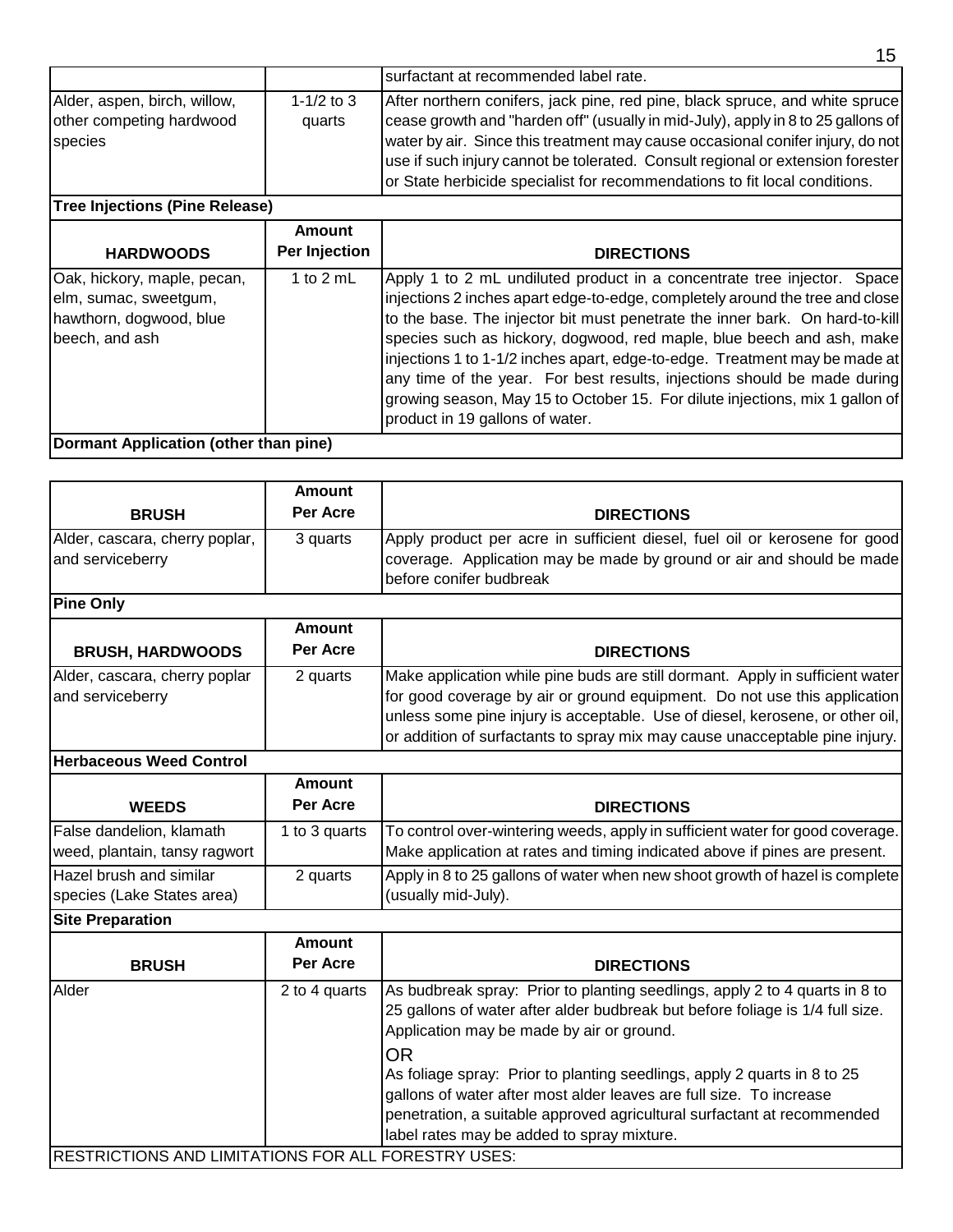# • Broadcast application: Limited to 1 broadcast application per year. Maximum of 8.4 pints (4 lbs. ae) per acre per broadcast application.

• Injection: Limit to one injection application per year.

Maximum of 2 ml of 4 lbs. ae formulation per injection site.

# **POPLAR/COTTONWOOD TREES GROWN FOR PULP IN OREGON AND WASHINGTON**

| <b>WEEDS</b>                             | Amount<br>Per Acre | <b>DIRECTIONS</b>                                                                                                                                                                                                                                                                                                                                                                                                                                                                                                                                                                                                                                                                                                                                                                                                    |
|------------------------------------------|--------------------|----------------------------------------------------------------------------------------------------------------------------------------------------------------------------------------------------------------------------------------------------------------------------------------------------------------------------------------------------------------------------------------------------------------------------------------------------------------------------------------------------------------------------------------------------------------------------------------------------------------------------------------------------------------------------------------------------------------------------------------------------------------------------------------------------------------------|
| See the general weeds<br>controlled list | $1/2$ to 3 pints   | Apply through wick applicators or conventional ground sprayers. Note:<br>When irrigating with overhead sprinklers, do not apply this product before<br>an irrigation and withhold irrigation for 2 days before and 3 days after<br>treatment. Do not allow product to contact leaves or green bark of the<br>tree. Apply in enough water to provide uniform coverage prior to or after<br>planting of poplar/cottonwood trees. Application during warm weather is<br>preferred. Apply when weeds are actively growing, preferably before bud<br>stage. Accord® may be mixed with this product to increase weed control.<br>Follow both labels to determine correct rates. Two quarts or more of<br>Preference Spreader Activator per 100 gallons of spray solution may be<br>added to improve herbicide performance. |
|                                          |                    | IDECTRICTIONS AND LIMITATIONS EOR RODLAR/COTTONIMIOOD TREES CROWN EOR RHI R IN ORECON AND                                                                                                                                                                                                                                                                                                                                                                                                                                                                                                                                                                                                                                                                                                                            |

RESTRICTIONS AND LIMITATIONS FOR POPLAR/COTTONWOOD TREES GROWN FOR PULP IN OREGON AND WASHINGTON:

- Broadcast application:
- Limited to 1 broadcast application per year.

Maximum of 3.15 pints (1 1/2 lbs. ae) per acre per broadcast application.

# **WEEDS ON IRRIGATION CANALS AND DITCH BANKS**

|                                           | Amount                  |                                                                                                                                                  |
|-------------------------------------------|-------------------------|--------------------------------------------------------------------------------------------------------------------------------------------------|
| <b>WEEDS</b>                              | Per Acre                | <b>DIRECTIONS</b>                                                                                                                                |
| Annual broadleaf weeds<br>Perennial weeds | auart<br>1 to 2 quarts* | Apply in approximately 20 to 100 gallons of total spray. Treat when weeds are<br>young and actively growing before the bud or early bloom stage. |
| Brush and patches of perennial<br>weeds   | 2 quarts                | Apply in 150 gallons of water. Spray to thoroughly wet foliage, using about 1<br>gallon of spray solution per square rod.                        |

RESTRICTIONS AND LIMITATIONS FOR IRRIGATION CANALS AND DITCH BANKS:

Postemergence:

Limited to 2 applications per season.

Maximum of 4.2 pts. (2 lbs. ae) per acre per application.

Minimum of 30 days between applications.

Spot treatment permitted.

Do not use on small canals with a flow rate less than 10 cubic feet per second (CFS) where water will be used for drinking purposes. CFS may be estimated by using the formula below. The approximate velocity needed for the calculation can be determined by observing the length of time that it takes a floating object to travel a defined distance. Divide the distance (ft.) by the time (sec.) to estimate velocity (ft. per sec.). Repeat 3 times and use the average to calculate CFS.

Average Width (ft.) x Average Depth (ft.) x Average Velocity (ft. per sec.) = CFS

 For Ditch Bank Weeds: Do not spray cross-stream to opposite bank. Do not allow boom spray to be directed onto water. For Shoreline Weeds: Allow no more than 2 foot overspray onto water.

# **SPRAYING INSTRUCTIONS**

Low pressure (10 to 40 PSI) power spray equipment should be used and mounted on a truck, tractor, or boat. Apply while traveling upstream to avoid accidental concentration of chemical into water. Spray when air is calm, 5 mph or less.

16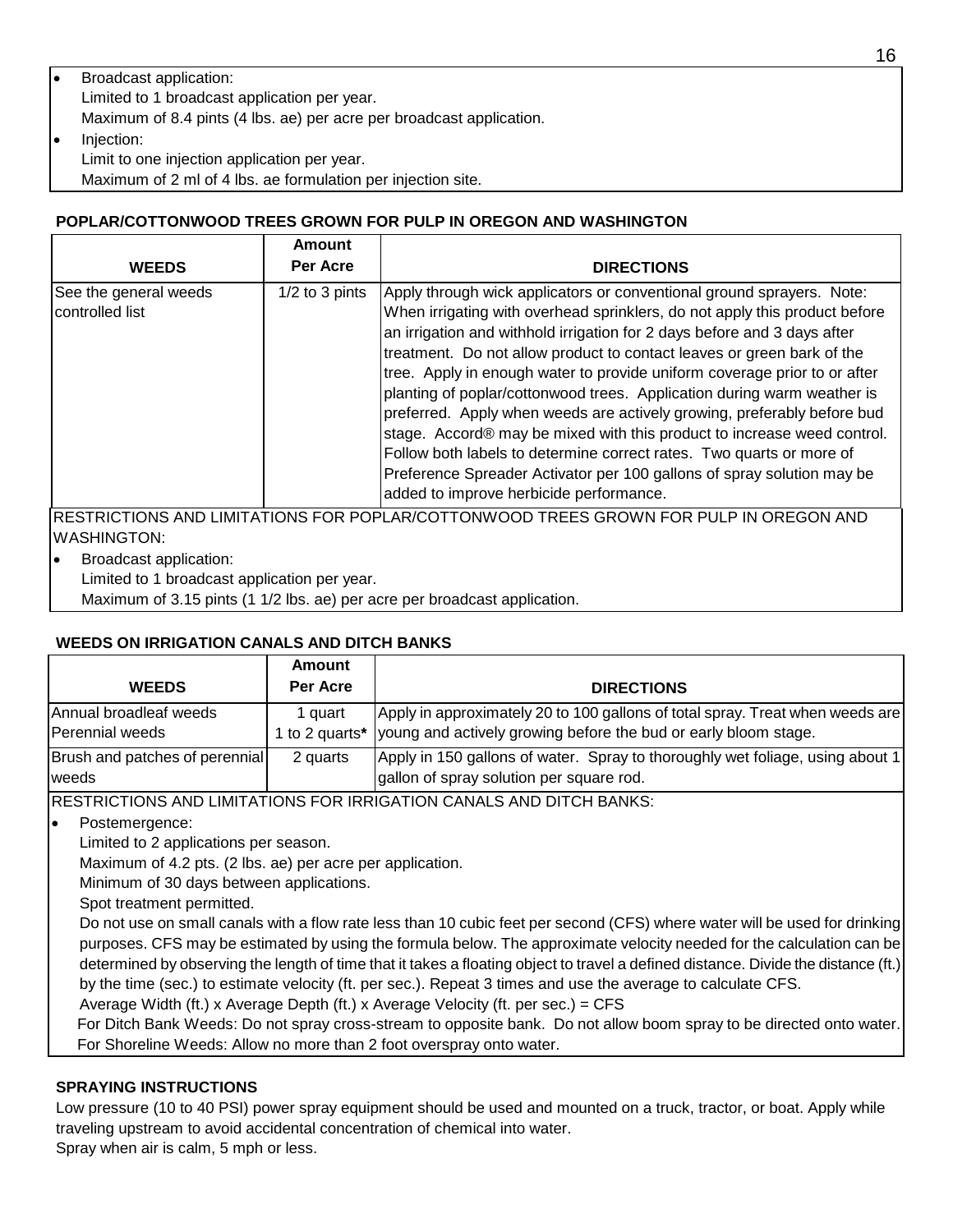# **AQUATIC SITES WITH EMERGENT WEEDS, SUCH AS WATER HYACINTH, IN QUIESCENT OR SLOW-MOVING WATERS (RIVERS, STREAMS, LAKES, PONDS, RESERVOIRS, BAYOUS, DRAINAGE DITCHES, NON-IRRIGATION CANALS AND MARSHES)**

|                           | <b>Amount</b>             |                                                                                                                                                                                                                                                                                                                                                                                                                                                                                                     |
|---------------------------|---------------------------|-----------------------------------------------------------------------------------------------------------------------------------------------------------------------------------------------------------------------------------------------------------------------------------------------------------------------------------------------------------------------------------------------------------------------------------------------------------------------------------------------------|
| <b>WEEDS</b>              | Per Acre                  | <b>DIRECTIONS</b>                                                                                                                                                                                                                                                                                                                                                                                                                                                                                   |
| Surface Application       | 2<br>to<br>$4-1/5$ quarts | Apply in 50 to 100 gallons of water per acre. Use power sprayers operated<br>with a boom or spray gun mounted on a boat, tractor or truck. Spray to wet<br>foliage thoroughly. Application should be made when leaves are fully<br>developed, above water line and plants are actively growing. Avoid spray drift<br>to sensitive crops with low pressure and large nozzles or by using drift control<br>or thickening agents. The maximum rate may be needed for mature plants or<br>dense growth. |
| <b>Aerial Application</b> | 1 gallon                  | Apply in 5 to 15 gallons of water to cover one surface acre. Use drift control<br>spray equipment or thickening agents mixed into the spray solution. Apply<br>through standard boom systems with a minimum of 5 gallons of spray mix per<br>lacre.                                                                                                                                                                                                                                                 |

# **SPRAYING INSTRUCTIONS**

Do not apply to more than 1/3 to 1/2 of the water area in any one month because excessive decaying vegetation may deplete oxygen content of water and kill fish. Waters having limited and less dense weed infestations may not require partial treatments. Other local factors such as water exchange and sediment load can also influence the dissolved oxygen level. Begin treatments along the shore and proceed outwards in bands to allow fish to move into untreated areas. For large bodies of weed infested waters, leave buffer strips of at least 100 feet wide and delay treatment of these strips for 4 to 5 weeks or until the dead vegetation has decomposed. Repeat as necessary to kill regrowth and plants missed in previous application.

RESTRICTIONS AND LIMITATIONS FOR SURFACE APPLICATIONS TO EMERGENT AQUATIC WEEDS

- Do not exceed 4.2 quarts (4 lbs. ae) per surface acre per application.
- Limited to 2 applications per season.
- Do not make a broadcast application within 21 days of previous broadcast application. Spot treatments are permitted.
- Do not contaminate water used for irrigation or domestic purposes except as indicated in directions for irrigation ditch banks.
- Coordination and approval of local and state authorities may be required, either by letter of agreement or issuance of special permits for aquatic application.

#### **Water Use following surface applications to emergent aquatic weeds:**

#### 1. **Water for irrigation or sprays:**

- A. If treated water is intended to be used only for crops or non-crop areas that are labeled for direct treatment with 2,4- D such as pastures, turf or cereal grains, the treated water may be used to irrigate and/or mix sprays for these sites at anytime after the 2,4-D aquatic application.
- B. Due to potential phytotoxicity considerations, the following restrictions are applicable: Do not use water from treated areas for overhead sprinkler system to irrigate susceptible crops such as grapes, tomatoes, and cotton.

If treated water is intended to be used to irrigate or mix sprays for plants grown in commercial nurseries and greenhouses; and other plants or crops that are not labeled for direct treatment with 2,4-D, the water must not be used unless one of the following restrictions has been observed:

- i. A setback distance from functional water intake(s) of ≥600 ft. was used for the application, or,
- ii. A waiting period of 7 days from the time of application has elapsed, or,
- $iiii$  An approved assay indicates that the 2,4-D concentration is 100 ppb (0.1 ppm) or less at the water intake. Wait at least 3 days after application before initial sampling at water intake.

#### 2. **Drinking water (potable water):**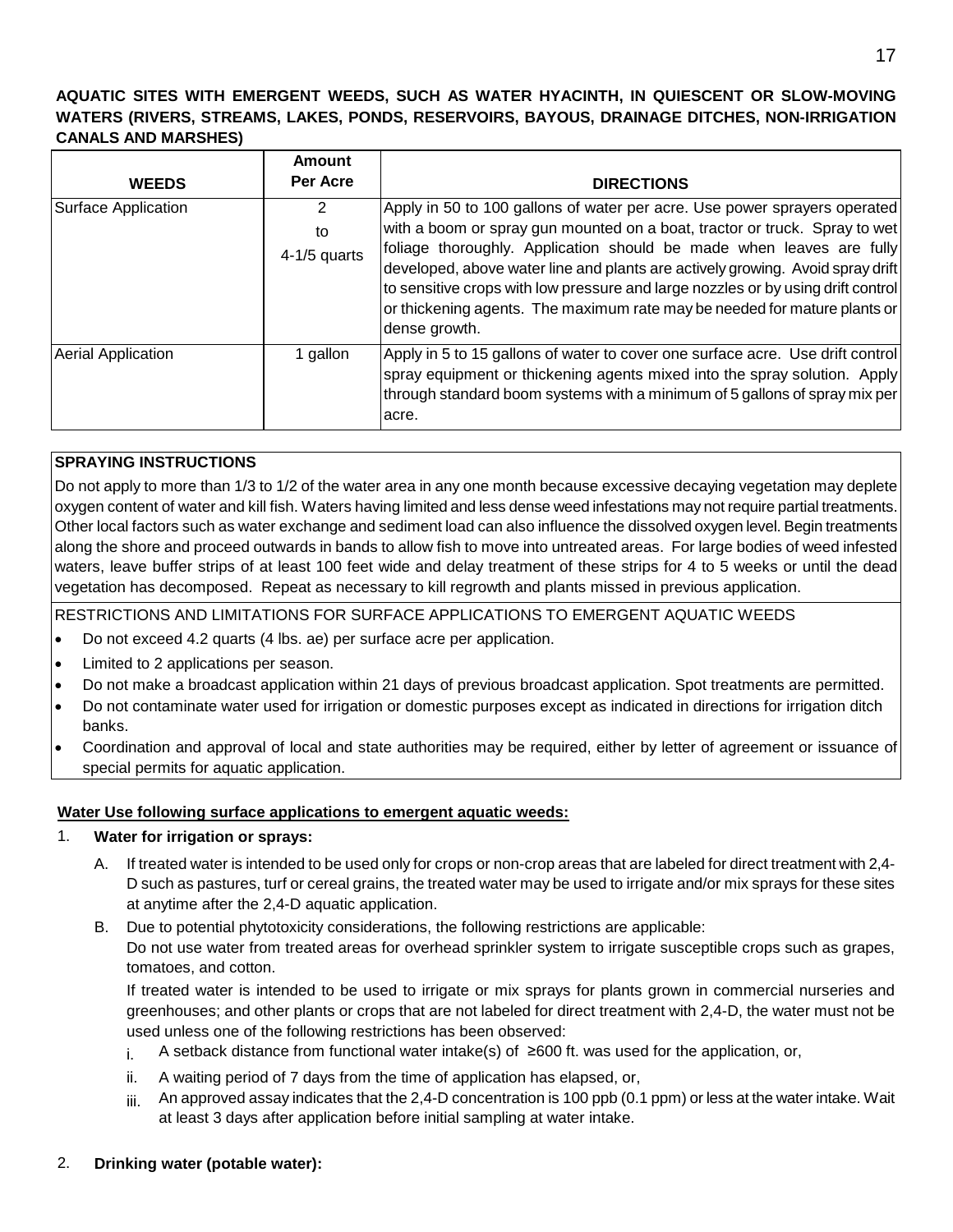A. Consult with appropriate state or local water authorities before applying this product to public waters. State or local agencies may require permits.

The potable water use restrictions on this label are to ensure that consumption of water by the public is allowed only when the concentration of 2,4-D in the water is less than the MCL (Maximum Contaminant Level) of 70 ppb. Applicators should consider the unique characteristics of the treated waters to assure that 2,4-D concentrations in potable water do not exceed 70 ppb at the time of consumption.

- B. For floating and emergent weed applications, the drinking water setback distance from functioning potable water intakes is ≥600 ft.
- C. If no setback distance of ≥600 ft. is used for the application, applicators or the authorizing organization must provide a drinking water notification prior to a 2,4-D application to the party responsible for a public water supply or to individual private water users. Notification to the party responsible for a public water supply or to individual private water users must be done in a manner to assure that the party is aware of a water use restrictions when this product is applied to potable water.

The following is an example of an example of notification via posting, but other methods of notification which convey the above restrictions may be used and may be required in some cases under state or local law or as a condition of a permit.

#### Example:

Posting notification should be located every 250 feet including the shoreline of the treated area and up to 250 feet of shoreline past the application site to include immediate public access points. Posting must include the day and time of application. Posting may be removed if analysis of a sample collected at the intake 3 or more days following application shows that the concentration in the water is less than 70 ppb (100 ppb for irrigation or sprays), or after 7 days following application, whichever occurs first.

**Text of notification:** Wait 7 days before diverting functioning surface water intakes from the treated aquatic site to use as drinking water, irrigation, or sprays, unless water at functioning drinking water intakes is tested at least 3 days after application and is demonstrated by assay to contain not more than 70 ppb 2,4-D (100 ppb for irrigation or sprays).

Application Date: Time:

- D. Following each application of this product, treated water must not be used for drinking water unless one of the following restrictions has been observed:
	- i. A setback distance from functional water intake(s) of ≥600 ft. was used for the application, or,
	- ii. A waiting period of at least 7 days from the time of application has elapsed, or,
	- $iiii$  An approved assay indicates that the 2,4-D concentration is 70 ppb (0.07 ppm) or less at the water intake. Sampling for drinking water analysis should occur no sooner than 3 days after 2,4-D application. Analysis of samples must be completed by a laboratory that is certified under the Safe Drinking Water Act to perform drinking water analysis using a currently approved version of analytical Method Number 515, 555, other methods for 2,4-D as may be listed in Title 40CFR, Part 141.24, or Method Number 4015 (immunoassay of 2,4- D) from U.S. EPA Test Methods for Evaluating Solid Waste SW-846.
- E. Note: Existing potable water intakes that are no longer in use, such as those replaced by a connection to a municipal water system or a potable water well, are not considered to be functioning potable water intakes.
- F. Drinking water setback distances do not apply to terrestrial applications of 2,4-D adjacent to water bodies with potable water intakes.
- 3. **Except as stated above, there are no restrictions** on using water from treated areas for swimming, fishing, watering livestock or domestic purposes.

# **AQUATIC SITES WITH SUBMERGED WEEDS, INCLUDING EURASIAN WATER MILFOIL (***MYRIOPHYLLUM SPICATUM***), IN PONDS, LAKES, RESERVOIRS, MARSHES, BAYOUS, DRAINAGE DITCHES, CANALS, RIVERS AND STREAMS THAT ARE QUIESCENT OR SLOW MOVING, INCLUDING PROGRAMS OF THE TENNESSEE VALLEY AUTHORITY.**

|              | <b>Amount of</b> |                   |
|--------------|------------------|-------------------|
| <b>WEEDS</b> | $2,4$ -D Amine 4 | <b>DIRECTIONS</b> |
|              | Per Acre         |                   |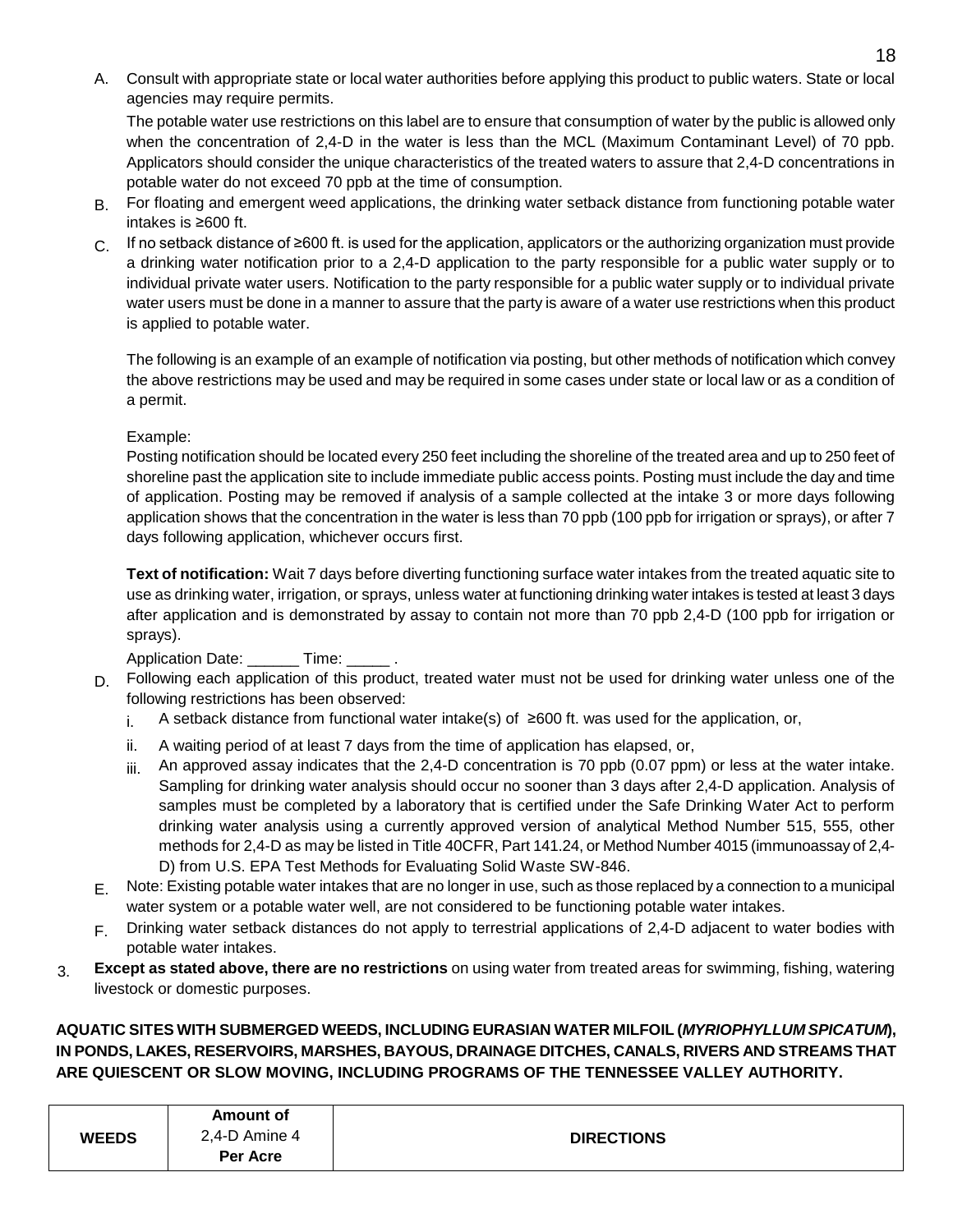| Submerged<br>aquatic<br>weeds,<br>including<br>Eurasian<br><b>Water Milfoil</b> | 2-1/2 to 2-3/4 gallons | Application Timing: For best results, apply in spring or early summer when weeds<br>start to grow. This timing can be checked by sampling the lake bottom in areas<br>heavily infested with weeds the previous year. A second application may be needed<br>when weeds show signs of recovery, but no later than mid August in most areas.<br>Subsurface Application: Apply 2,4-D Amine 4 undiluted directly to water through a<br>boat mounted distribution system. Shoreline areas should be treated by subsurface<br>injection application by boat to avoid aerial drift.<br>Surface Application: Use power operated boat mounted boom sprayer. If rate is<br>less than 5 gallons per acre, dilute to a minimum spray volume of 5 gallons per<br>surface area.<br>Aerial Application: Use drift control spray equipment or thickening agents mixed<br>with sprays to reduce drift. Apply through standard boom systems in a minimum<br>spray volume of 5 gallons per surface acre. For Microfoil® drift control spray<br>systems, apply 2,4-D Amine 4 in a total spray volume of 12 to 15 gallons per acre. |
|---------------------------------------------------------------------------------|------------------------|---------------------------------------------------------------------------------------------------------------------------------------------------------------------------------------------------------------------------------------------------------------------------------------------------------------------------------------------------------------------------------------------------------------------------------------------------------------------------------------------------------------------------------------------------------------------------------------------------------------------------------------------------------------------------------------------------------------------------------------------------------------------------------------------------------------------------------------------------------------------------------------------------------------------------------------------------------------------------------------------------------------------------------------------------------------------------------------------------------------|

Apply to attain a concentration of 2 to 4 ppm (see Table 1 below.) **Dissolved Oxygen Rations:** Fish require oxygen dissolved in water for life processes and a favorable water-oxygen ration must be maintained. Decaying weeds use up dissolved oxygen in water. Fish kill resulting from decaying plant material can be prevented by:

1. Treating the entire area when the weed mass is sparse and the rate of decomposition will not be sufficient to disturb the water-oxygen ratio: or

2. If application is delayed until there is a dense weed mass, treat no more than one-half of a lake or pond at one time. For large bodies of weed-infested water, apply product in lanes, leaving buffers strips at least 100 feet wide which can be treated in 4 to 5 weeks or when vegetation in treated lanes has decomposed. During the growing season, decomposition of treated strips will usually occur in 2 to 3 weeks.

Table 1. Amount of 2,4-D to Apply for a Target Subsurface Concentration

| Surface<br>Area | Average Depth | For typical conditions -2 ppm<br>2,4-D ae/acre-foot | For difficult conditions* - 4 ppm<br>2,4-D ae/acre-foot                                                                  |
|-----------------|---------------|-----------------------------------------------------|--------------------------------------------------------------------------------------------------------------------------|
| 1 acre<br>1ft   |               | 5.4 lbs. (11.3 pints product)                       | 10.8 lbs. (22.7 pints product)                                                                                           |
|                 | 2ft           | 10.8 lbs. (22.7 pints product)                      | 21.6 lbs. (45.4 pints product)                                                                                           |
| 3ft<br>4ft      |               | 16.2 lbs. (34.1 pints product)                      | 32.4 lbs. (68.2 pints product)                                                                                           |
|                 |               | 21.6 lbs. (45.4 pints product)                      | 43.2 lbs. (90.9 pints product)                                                                                           |
|                 | 5ft           | 27.0 lbs. (56.8 pints product)                      | 54.0 lbs. (113.6 pints product)                                                                                          |
| species.        |               |                                                     | * Examples include spot treatment of pioneer colonies of Eurasian Water Milfoil and certain difficult to control aquatic |

# **RESTRICTIONS AND LIMITATIONS FOR APPLICATIONS TO SUBMERSED AQUATIC WEEDS:**

• Apply to aquatic weeds in ponds, lakes, reservoirs, marshes, bayous, drainage ditches, non-irrigation canals, rivers, and streams that are quiescent or slow moving.

• Do not treat areas that are not infested with aquatic weeds.

• When treating moving bodies of water, applications must be made while traveling upstream to prevent concentration of 2,4-D downstream from the application.

• Do not exceed 10.8 Ib. (22.7 pints of 2,4-D Amine 4) of acid equivalent per acre foot of treated water per application.

• Do not apply within 21 days of previous application.

• Do not make more than 2 applications per season.

• Coordination and approval of local and state authorities may be required, either by a letter of agreement or issuance of special permits for aquatic applications.

• Do not apply within 1500 ft of an active potable or irrigation water intake.

• Do not apply when wind speed is at or above 10 mph when making ground or surface applications. Do not aerially apply when wind speed is greater than 5 mph. Wind speed restrictions do not apply for subsurface applications used in submerged aquatic weed control programs.

• Unless an approved assay indicates that the 2,4-D concentration is 100 ppb (0.1 ppm) acid or less, do not use water from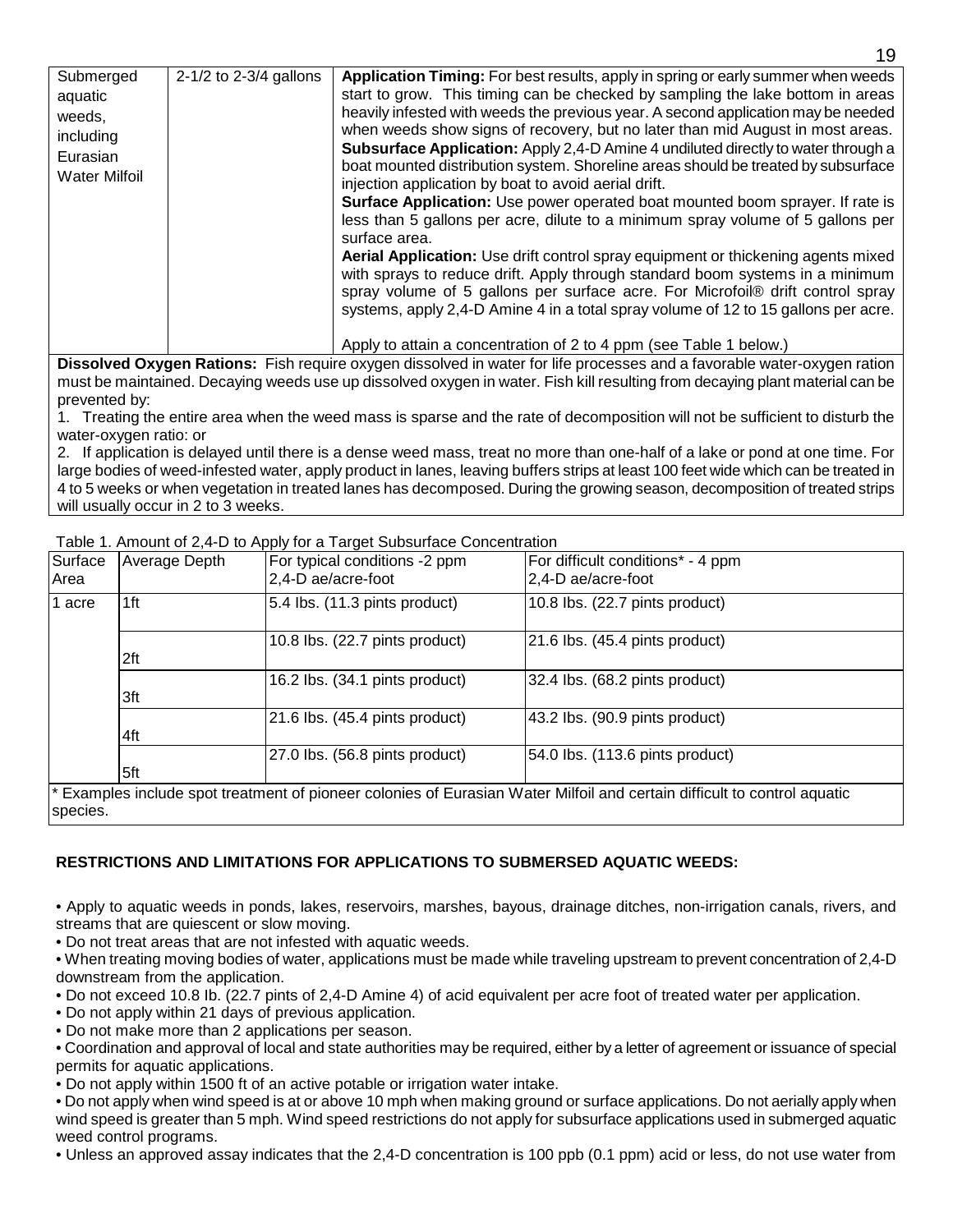treated areas for;

- 1) irrigation other than non-crop areas or those crops or plants labeled for direct application of 2,4-D; or
- 2) mixing sprays for agricultural or ornamental plants.

• Unless an approved assay indicates that the 2,4-D concentration is 70 ppb (0.07 ppm) acid or less, do not use water from treated areas for potable water (drinking water).

• Except as stated above, there are no restrictions on use of water from treated areas for fishing, watering of livestock, or other domestic purposes.

#### **Water Use following applications to submersed aquatic weeds:**

#### 1. **Water for irrigation or sprays:**

- A. If treated water is intended to be used only for crops or non-crop areas that are labeled for direct treatment with 2,4- D such as pastures, turf or cereal grains, the treated water may be used to irrigate and/or mix sprays for these sites at anytime after the 2,4-D aquatic application.
- B. Due to potential phytotoxicity considerations and/or residue considerations, the following restrictions are applicable: If treated water is intended to be used to irrigate or mix sprays for unlabeled crops, noncrop areas or other plants not labeled for direct treatment with 2,4-D, the water must not be used unless one of the following restrictions has been observed:
	- i. A setback distance described in Table 2, Drinking Water Setback Table was used for the application, or,
	- ii. A waiting period of 21 days from the time of application has elapsed, or,
	- $iiii$  An approved assay indicates that the 2,4-D concentration is 100 ppb (0.1 ppm) or less at the water intake. See Table 3 for the waiting period after application but before taking the initial sampling at water intake.

#### 2. **Drinking water (potable water):**

A. Consult with appropriate state or local water authorities before applying this product to public waters. State or local agencies may require permits.

The potable water use restrictions on this label are to ensure that consumption of water by the public is allowed only when the concentration of 2,4-D in the water is less than the MCL (Maximum Contaminant Level) of 70 ppb. Applicators should consider the unique characteristics of the treated waters to assure that 2,4-D concentrations in potable water do not exceed 70 ppb at the time of consumption.

- B. For submersed weed applications, the drinking water setback distances from functioning potable water intakes are provided in Table 2, Drinking Water Setback Distance (below).
- C. If no setback distance from the Drinking Water Setback Table (Table 2) is to be used for the application, applicators or the authorizing organization must provide a drinking water notification and an advisory to shut off all potable water intakes prior to a 2,4-D application. Notification to the party responsible for a public water supply or to individual private water users must be done in a manner to assure that the party is aware of the water use restrictions when this product is applied to potable water.

The following is an example of a notification via posting, but other methods of notification which convey the above restrictions may be used and may be required in some cases under state or local law or as condition of a permit.

#### Example:

Posting notification should be located every 250 feet including the shoreline of the treated area and up to 250 feet of shoreline past the application site to include immediate public access points. Posting should include the day and time of application. Posting may be removed if analysis of a sample collected at the intake no sooner than stated in Table 3 (below) shows that the concentration in the water is less than 70 ppb (100 ppb for irrigation or sprays), or after 21 days following application, whichever occurs first.

Text of notification: Wait 21 days before diverting functioning surface water intakes from the treated aquatic site to use as drinking water, irrigation, or sprays, unless water at functioning drinking water intakes is tested no sooner than (insert days from Table 3) and is demonstrated by assay to contain not more than 70 ppb 2,4-D (100 ppb for irrigation or sprays).

Application Date: Time

- D. Following each application of this product, treated water must not be used for drinking water unless one of the following restrictions has been observed:
	- i. A setback distance described in the Drinking Water Setback Distance Table was used for the application, or,
	- ii. A waiting period of at least 21 days from the time of application has elapsed, or,